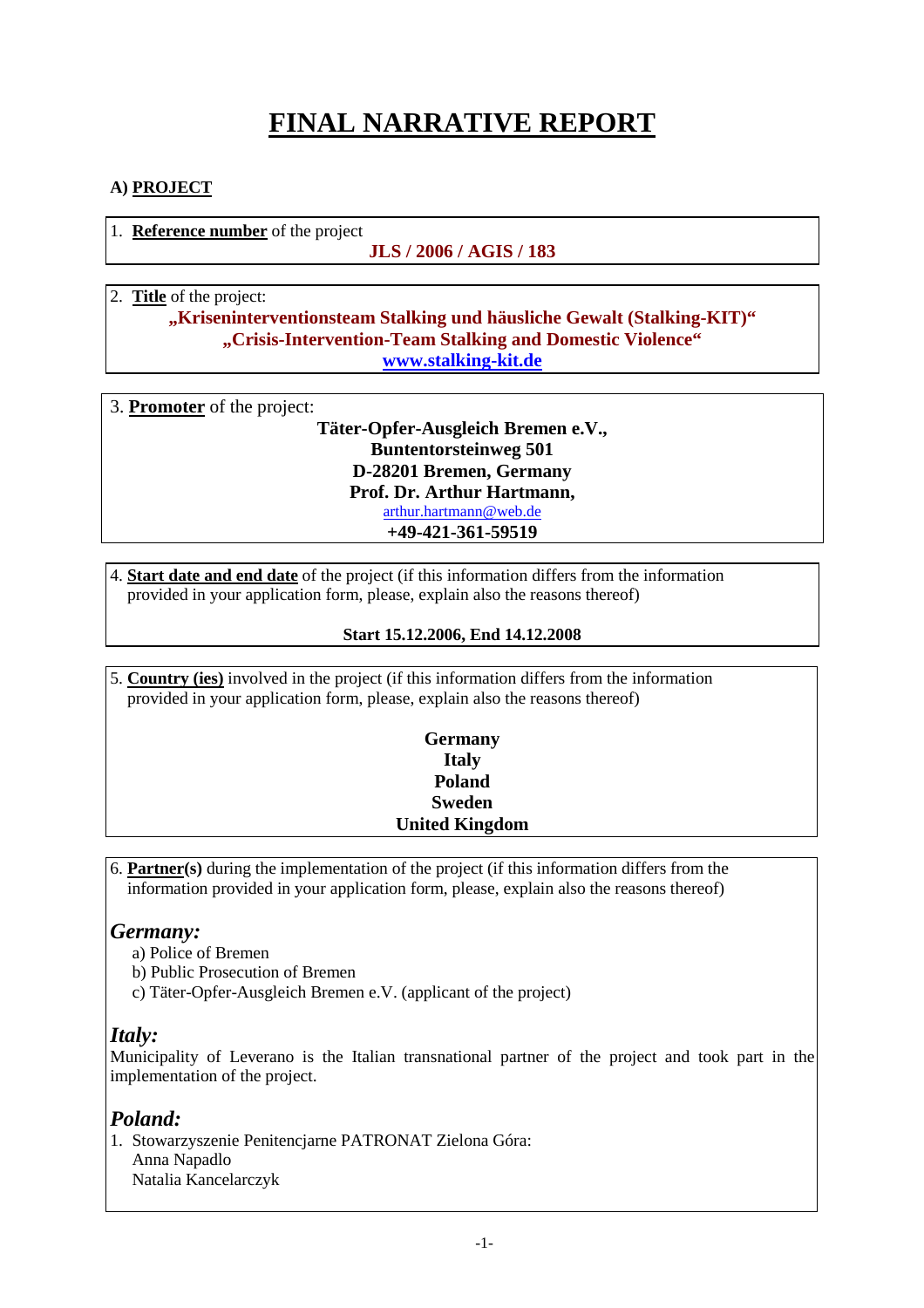2. Polish Ministry of Justice as unofficial project partner (since December 2007)

### *Sweden:*

Jan Schütt, police county of Västra Götaland Bobbie Lohse, police county of Västra Götaland

The two persons who applicated, Mrs. Haleh Lindquist West Sweden Office and Mr. Mats Palmgren, police County of Västra Götaland, left the project during the beginning of 2007. A letter concerning this matter was sent to the EU-commission through the TOA Bremen e.V..

# *UK:*

The UK partners were:

- 1. My Time CIC (Community Interest Company) An Independent community-based Psychological Therapeutic Practice based in Birmingham. My Time CIC is the lead UK partner.
- 2. Partner of My Time: West Midlands Police (Domestic Violence/Vulnerable Persons Unit Handsworth District) and (Counselling Division)

My Time and West Midlands Police were specifically concerned with how the Stalking-KIT context would work within the specific UK framework in regard to the UK law and stalking.

My Time Ltd is an independent counselling and psychological practice that operates in the West Midlands. The practice undertakes research and development in therapeutic practices in underrepresented groups (BME – Black Minority Ethnic communities and specific topics/behaviours. The practice is a specialist in trauma, post-traumatic stress disorder and dysfunctional behaviour. The practice is also a specialist in culturally diverse communities, providing therapy in different languages, working with police services, and asylum seekers and refugees.

7. Indicate the number of **participants** in each of the project activities as well as their names, function, the organisation they represent, and their country of origin. Did the participants comment on the activities of the project? If they did, please, summarise the comments.

# *Germany:*

Dipl.-Psych. Frank Winter, Täter-Opfer-Ausgleich Bremen e.V. Dipl.-Psych. Lena Stadler, Täter-Opfer-Ausgleich Bremen e.V. KHK Stephan Rusch, Police of Bremen Gabriela Piontkowski, public prosecution of Bremen, Head of department "Violence against women"

For a detailed list of all direct and indirect participants of the project see attachments.

#### **a) Comments of the police of Bremen:**

The cooperation with the Stalking-KIT is excellent.

Over all, the institution Stalking-KIT has clearly reached its goal of "transferring" victims with all their trials and tribulations away from the investigation authorities towards the Stalking-KIT. This creates more free space for necessary investigations. Furthermore, the close cooperation between the KIT and the police of Bremen enables police officers to realize dangerous situations for the victim at an early stage and systematically react with police intervention in order to avert danger.

A more detailed description of the legal situation and the problems connected with it can be found in the attachments.

#### **b) Comments of the public prosecution of Bremen:**

From 2006 to 2007 the amount of cases concerning the law of protection against violence in civil court matters has increased erratically (from 196 cases to 386 cases). This increase might be caused by higher sensibility for domestic violence in our population. More charges are being pressed. We can assume higher alertness and less willingness to put up with this violence.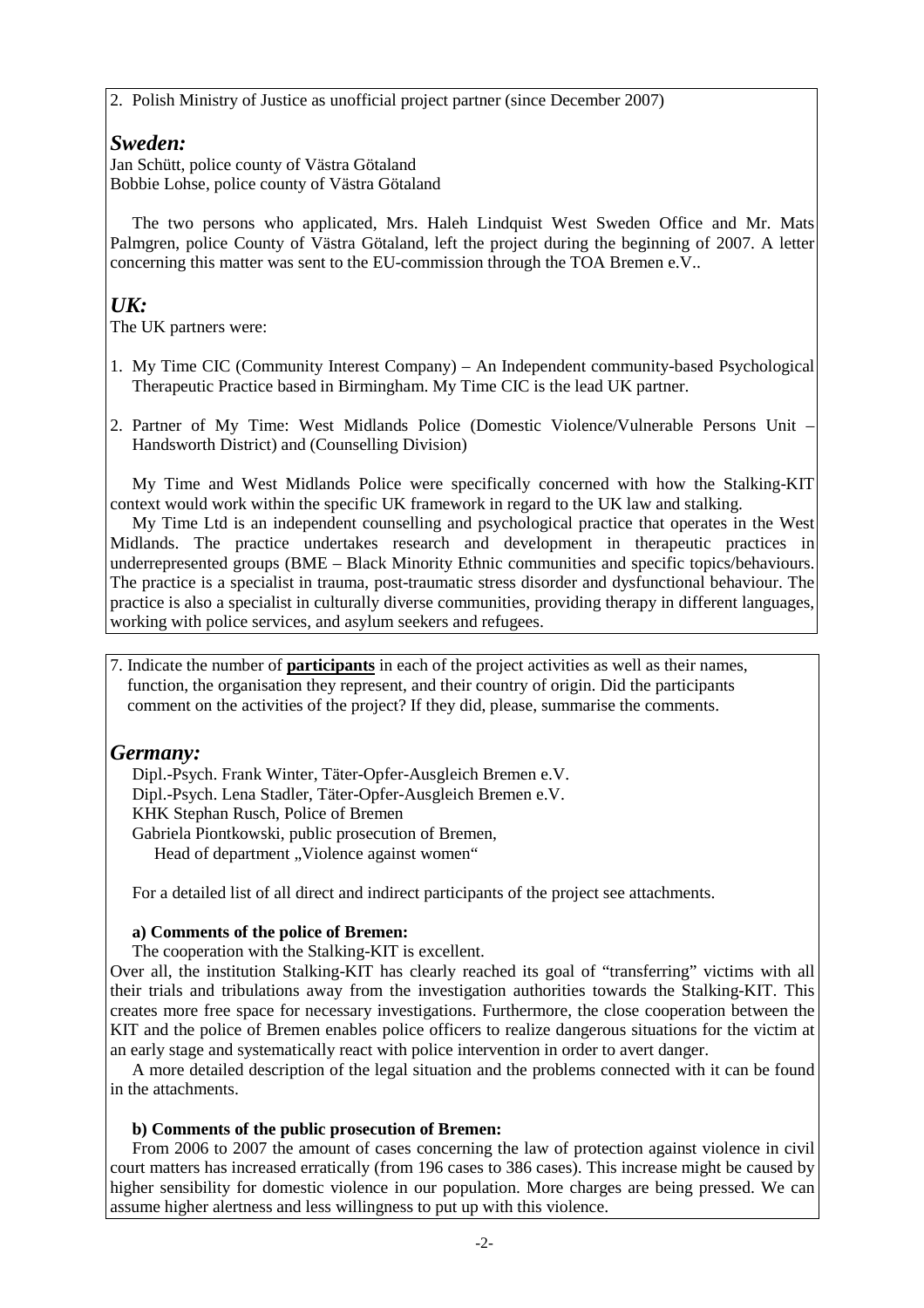The domestic relations court observed a similar increase of cases concerning the law of protection against violence.

Statistics of the special department "Violence against women" show that the number of crimes concerning sexual self-determination, domestic violence and stalking has increased continuously from 2006 to 2008 from 1.764 to 1.938 cases.

Especially the spiralling numbers of stalking cases are noticeable, ever since the stalking law (Nachstellung, §238 StGB) has come into effect in Germany in March 2007 (63 in 2007, 171 until September 2008). However, these numbers can not give a realistic estimation of the real amount of breaches of §238 StGB, since stalking is a continuous offence and often occurs in combination with other offences such as bodily harm, verbal offence, deprivation of personal freedom, assaults or breaches of the law of protection against violence. These offences are often collected in one file and only the gravest offence will be statistically recorded [… …]. In many cases the stalking offence is just one of the side-files and therefore not being recorded statistically. That is why we can assume that the public prosecution in Bremen receives considerably higher amounts of stalking-offences than displayed by our statistics.

The erratic increase of proceedings should be due to the new legal foundation. Since the so-called stalking-paragraph, §238 StGB, has come into effect, stalking is now a distinct crime in Germany. Thereby, a legal loophole has been filled. Until then stalking offences could only be prosecuted if they came under other offences such as breaches of the law of protection against violence, bodily harm, verbal offences, etc.

Other reasons for the increase of stalking cases could be higher sensibility to domestic violence throughout the population, increasing sensibility and continuous trainings of the law enforcement authorities in combination with public relations. These have contributed to the fact that more stalking victims report cases to the police and the public prosecution. For years the head of departments "Violence against women" have been giving continuous trainings to police officers at the Academy of Public Administration about "stalking", "domestic violence" and "sexual offences". Leaflets and instructions for the proceedings of stalking cases have been developed in order to support police officers when dealing with §238 StGB.

Also the Crisis Intervention Team Stalking and Domestic Violence has been set up in order to create a low-threshold service for victims and offenders and to relieve the public prosecution from offtopic tasks, such as psychosocial care for victims and limitation of offenders. Until this day, 230 files could be worked on by the Stalking-KIT, in 159 of these cases the proceedings could be settled.

According to the experience of the heads of department "Violence against Women" the number of mentally impaired victims as well as offenders has increased. This results in higher need of psychiatric and psychological opinion in regard to criminal responsibility and credibility of statement.

In about 80% of the assigned cases the work of the Stalking-KIT has been successful, so that pending proceedings could be closed. In the other 20% the parties concerned turned out not to be willing to work with the Stalking-KIT, so that the casework of the KIT had to be cancelled early. In these cases the formal proceeding has been pursued by the public prosecution of Bremen and the court. The cooperation between the public prosecution of Bremen and the Stalking-KIT is excellent.

Feedback of the staff of the KIT is promptly served so that criminal proceedings or police interventions can take place whenever necessary. For example: In one case, which the local court had assigned to the Stalking-KIT, the offender began turning his aggressions against the staff of the KIT during the casework. The public prosecution was informed immediately and in close cooperation with the stalking-agent of the police and the psychiatric services it was possible to bring the offender to reason, so that he offered an excuse and the proceedings of the Stalking-KIT could go on.

Thanks to this close cooperation of the Stalking-KIT, the public prosecution and the police a better estimation of risk potential is now possible. For instance in several "high-risk-cases" prompt interventions, such as house search, imprisonment, assignments to the psychiatric services or even hospitalisation, have been put into practice.

#### **c) Comments of the Täter-Opfer-Ausgleich Bremen e.V. / Stalking-KIT:**

Overall it appears that the work of the Stalking-KIT does justice to the phenomenon of stalking: Stalking victims generally want the stalking to stop. In most of the assigned cases this can be achieved through the psychological interventions of the Stalking-KIT. In contrast to public prosecution and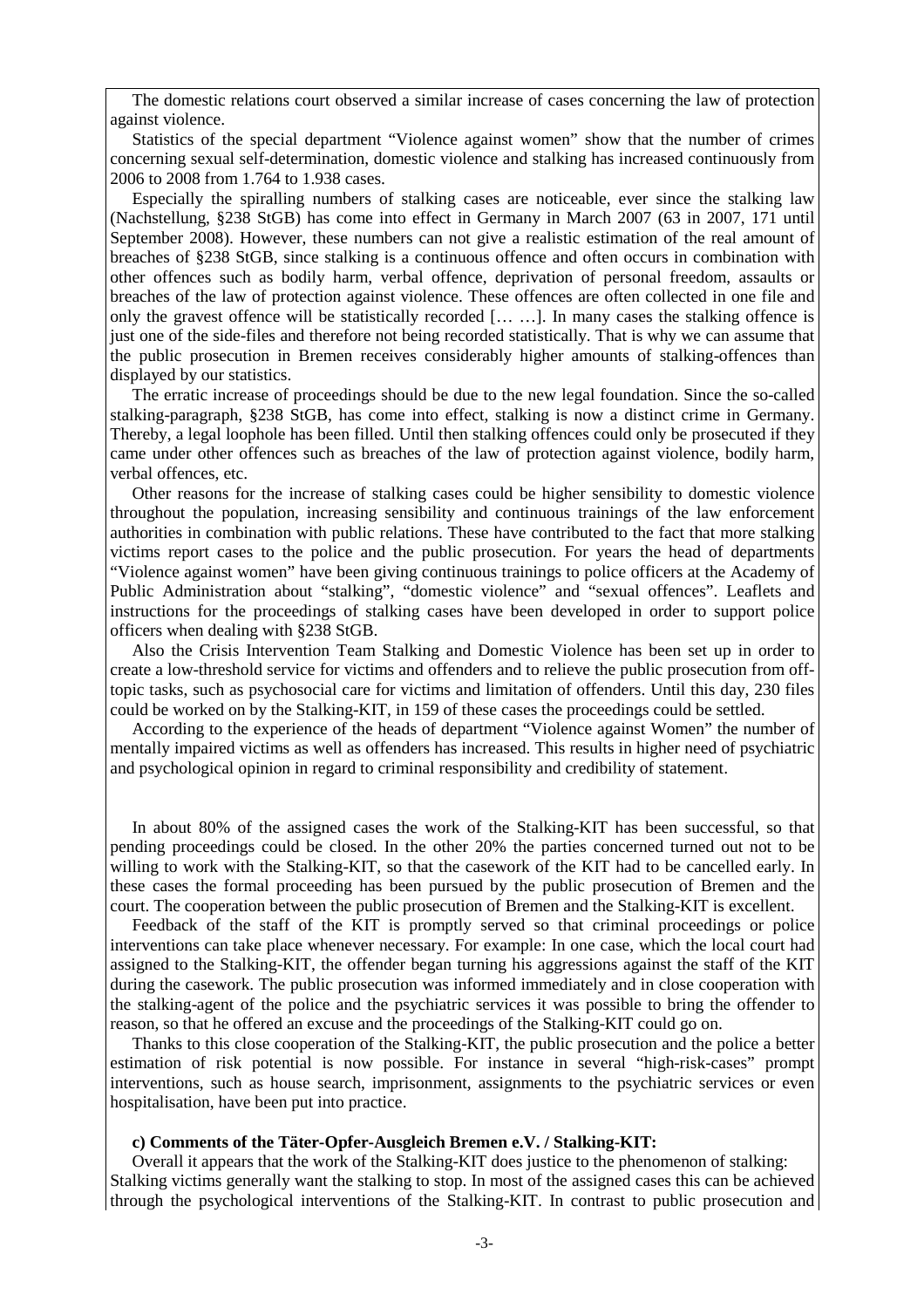police the Stalking-KIT can respond to the specific victim-offender-constellation in a very individual way. It can help finding ways of solution and - in close cooperation with public prosecution and police - check on the compliance with these solutions.

In most of the assigned cases the Stalking-KIT has succeeded in putting an end to the stalking.

# *Italy:*

During the implementation of the project and the realization of the international meeting in Italy, different local partners (public and private) were involved in the project by the Italian partners. This helped to achieve the best results. In order to do so, different experts of stalking and domestic violence have been invited by the Municipality of Leverano and have attended the meeting:

- Mr. Cosimo Durante, Mayor of Leverano (legal representative), elderman of Province of Lecce;
- Anna Lisa Trono, Coordinator of the Project for Municipality of Leverano,
- Luigi Trevisi, General Director Municipality of Leverano,
- Mr Giovanni Pellegrino, President of Province of Lecce;
- Gianfranco casilli, Prefect of Lecce;
- Vittorio Rochira, Head of Police Administration of Lecce ;
- Giuseppe Pasquale, Commander Carabinieri Campi Salentina;
- Giulia Cazzella, Expert Prefect of Lecce;
- Ines Rielli, Expert in domestic violence and prostitution Province of Lecce;
- Giuseppe Luigi Palma, National President Order Psychologists;
- Luigi Zà, Sociologist University of Salento;
- Maria Mancarella Sociologist University of Salento;
- Giuseppe Martina, Alderaman Community Polities Municipality of Leverano;
- Federica Resta, Advisor Ministry of Interior;
- Maria Cristina Rizzo, Attorney's Assistant of Lecce;
- Alessandro Nocco, Social Coordinator projects of area province of Lecce, Brindisi and Taranto;
- Carlo Falangone, President Coordinator Institutional area n. 3 Nardò;
- Massimo Lattanzi, National President Observatory on the Stalking;
- Serenella Molendini, Equal opportunities Province of Lecce

# *Poland:*

#### **Ministry of Justice:**

Wojciech Juszkiewicz, attorney, employee of the Ministry of Justice, Department of victims of crimes

#### **Statement of the Ministry of Justice:**

In the course of the project "Kriseninterventionsteam Stalking und Häusliche Gewalt (Crisis Intervention Team - Stalking and Domestic Violence) a cooperation of the Ministry of Justice in Polen and the organization ..Stalking-KIT" from Germany has been initiated by the Polish project partner, the organization "Patronat" and project activities have taken place.

During the conference, organized by the Polish Ministry of Justice on February  $22<sup>nd</sup>$ , 2008, the first effects of this cooperation were clearly visible. Judges, public prosecutors and social workers from all over Poland have taken part in this conference: "**Judicial, psychological and social aspects of emotional violence. How can violence be averted and victims be helped?**". The conference took place in Bytów (North Poland) on the occasion of the Victims-of-Crime-Day. One of the lectures with the title "Report of the Stalking-KIT" was held by Mr. Frank Winter from the organization Täter – Opfer – Ausgleich Bremen e.V. In this lecture he spoke about the phenomenon of "Stalking" and its historical background, as well as the methods used in the work with stalking victims and stalkers. The information on judicial policies and proceedings in stalking-cases in Germany was of particular interest for the participants of the conference.

In Poland the phenomenon "Stalking" still is not widely known and recognized. Even among the judges, public prosecutors and police officers it is discussed too little or not at all. Although there is some jurisprudential research on "Stalking" in Poland, the results of this research are not widely spread or haven't even been published yet.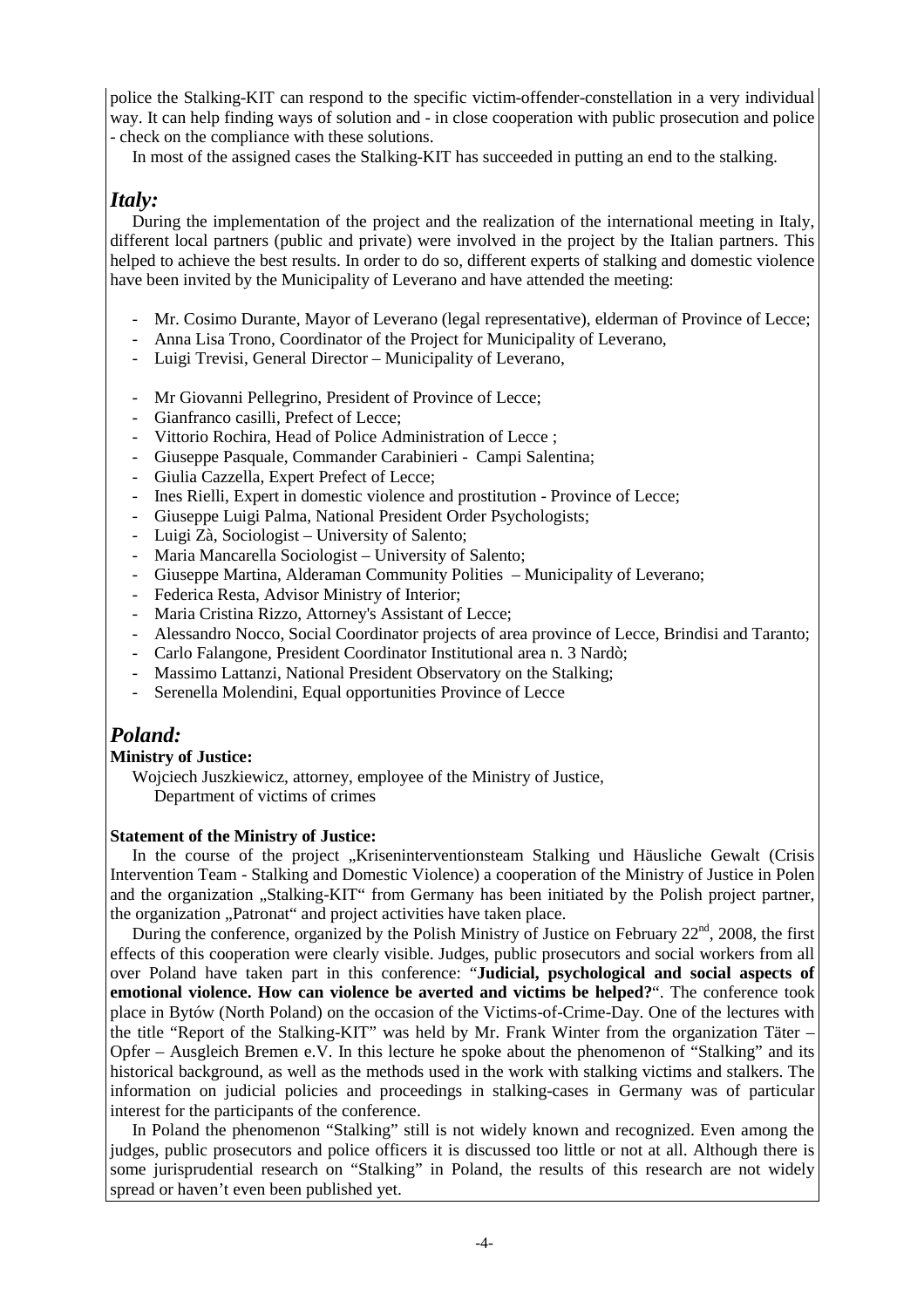Most stalking-cases are judicially being treated as abuse and harassment, which leads to abatement of actions due to lack of evidence in many cases. The conference in Bytów with the stalking-lecture of Mr. Winter gave a first insight into the problem complex of the stalking question. Many of the participants asked themselves whether stalking should be enregistered in the criminal code as a new crime. It is remarkable that after February 22nd, 2008 more experts are discussing "stalking".

Further effects of the partnership within this project can be seen in the publication of the conference-lectures, among these the lectures of Mr. Frank Winter (Täter-Opfer-Ausgleich Bremen e.V.) and Mrs. Natalia Osica of the organization "Patronat". These lectures have been published in all courts and public prosecutions in the form of leaflets in order to spread information. 1000 leaflets have been printed, but not with the AGES money.

Another effect of the project cooperation was the participation of Mr. Wojciech Juszkiewicz, a representative of the Polish Ministry of Justice, at the conference of Leverano. Reason for this participation was the preparation of a report on judicial handling of the stalking-question in Germany, Sweden, UK and Italy. This report contained also an analysis of the Polish proceedings and the recommendation to start the legislative work which will add stalking as a crime to the criminal code. Right now this report is being analysed by departments of the ministry until a decision can be made.

### **Patronat:**

Natalia Kancelarczyk Anna Napaldo Natalia Osica

### *Sweden:*

Jan Schütt, police county of Västra Götaland Bobbie Lohse, police county of Västra Götaland Mrs. Haleh Lindqvist West Sweden Office Mrs Anita Toth West Sweden Office Krister Jacobsson, police-commissioner, police county of Västra Götaland (See summary of the introduction speech of Mr. Krister Jacobsson during the AGIS-conference in Gothenburg below) Johnny Calvin, police county of Västra Götaland Lennart Ronnebro, police county of Västra Götaland Assistent Linda Johansson, police county of Västra Götaland Assistent Marie Åhman, police county of Västra Götaland Birgitta Jansson, economic advisor police county of Västra Götaland Stig Olsson, police county of Västra Götaland Bo G Ericsson, police county of Västra Götaland Carl-Arne Jonsson, police county of Västra Götaland Eva Pallius, police county of Västra Götaland Kristina Kaudern, police county of Västra Götaland Maria Wallin, police county of Västra Götaland Per Krebbs, police county of Västra Götaland Slawomir Godzic, police county of Västra Götaland Monica Oscarsson, police county of Västra Götaland Martin Grann, professor psychiatric, Karlinska Institiutet Catharina Lewin, ph. D analyst, Police County of Kalmar, Sweden

Birgitta Fernqvist, prosecutor Eva Bloch, prosecutor

District commissioner Dario Espiga, social health care of Gothenburg Anne Holmdahl, services for victims of crime and witness support in Gothenburg Git Metze Partille, Women Shelter Lasse Widén, Police County of Stockholm – Södertörn, Sweden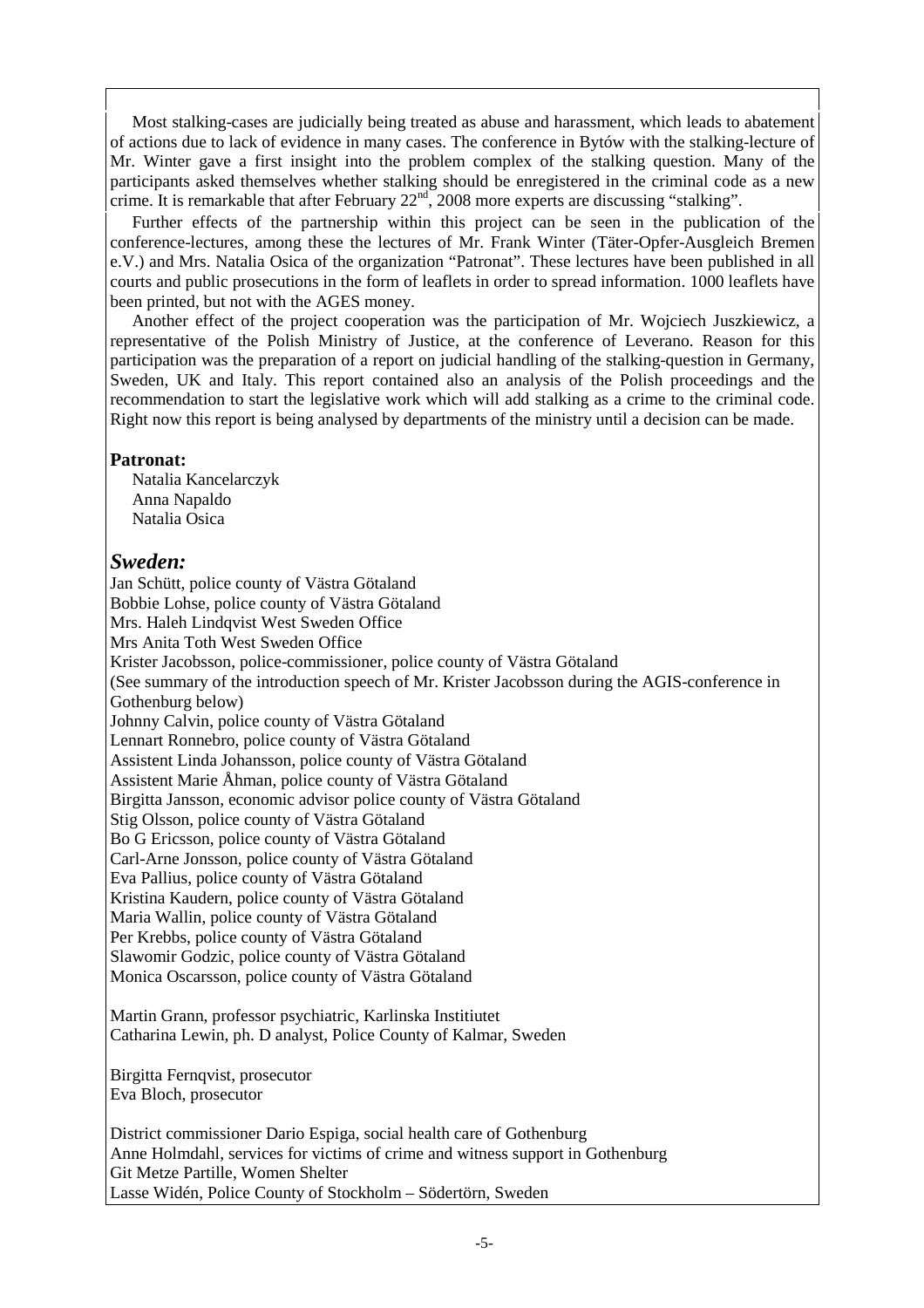Johan Sörensson, Departement of Justice

Ebba Arvill, Police Academy Stockholm

Abigail Choate, National Police Board of Sweden

**Summary** of the introduction speech of Mr. Krister Jacobsson, police-commissioner, police county of Västra Götaland, during the AGIS-conference in Gothenburg, Sweden, in November 2007:

#### *The STALKING-project*

Last year the Västra Götaland county police applied for competence development means from the European Union. The purpose was to further educate the police in Västra Götaland in international knowledge exchange and co-operation. Every year the European Union distributes means for different project, developed in the frame of the EU cooperation. For the time of the application to cooperate with the project to be applied for in Bremen, Germany on a very important subject, STALKING, was very interesting.

The primary goal of the STALKING- seminary that is starting here today is to promote the exchange of experience between the European member-states that are participating in this project.

An important issue in this project is to improve the co-operation between the authorities working with the victim and the offender in cases that are involving stalking.

#### *A new starting-point for the police county in Västra Götaland*

In the nearest future a new proposition bill that will define STALKING as an illegal behaviour will probably come. As mentioned before, the cross-border STALKING-project aims to give us the opportunity to exchange knowledge and working methods on an international level, but the project also objects to the exchange of experience on a national level. A law against STALKING will produce cases with children in the centre, as victims. Whenever a child is victimised it is of utter importance that well coordinated cooperation between the authorities that are involved in the cases exist. This cooperation has to begin at an early stage of the legal process. This will specially concern the police, social workers and other supportive functions in the society.

Our hope is that these days, here together with you all, will give us an important piece of information in the work against STALKING. That it will bring us closer to an understanding on what demands a new law will put on the police organisation and other authorities.

### *UK:*

The UK partners have taken part in three transnational visits, undertaken a literature review of existing UK programmes/projects and their effectiveness, organise the final project event in Birmingham, and a small pilot / action research project on therapeutic approach for perpetrators.

Participants as follows:

- 1. Diane Lloyd Counselling Manager West Midlands Police
- 2. Sgt Jill Hughes Vulnerable Persons Unit West Midlands Police
- 3. PC Sharon Lees Domestic Violence Officer west Midlands Police
- 4. Sarah Collier Psychologist My Time CIC
- 5. Amra Mekic Psychologist My Time CIC
- 6. Michael Lilley Psychologist My Time CIC

The German Stalking-KIT model was viewed by the UK as a useful psychological procedure but relied on a fit with German law. The Swedish model seemed to have more relevance but overall Sweden, Italy and Germany had systems that are inquisitorial whereas in the UK it is adversarial. This means that the victim has a voice within the criminal justice system whereas in UK the victim does not. The emphasis is on the concept of innocent until proved guilty and therefore it is not in the interest of the offender/perpetrator to admit to anything unless they are pleading guilty. When the offender is convicted, then a sentence linked to a perpetrator's psychological programme can be an option for the judge or whilst on probation the offender will be referred for assessment. The systems in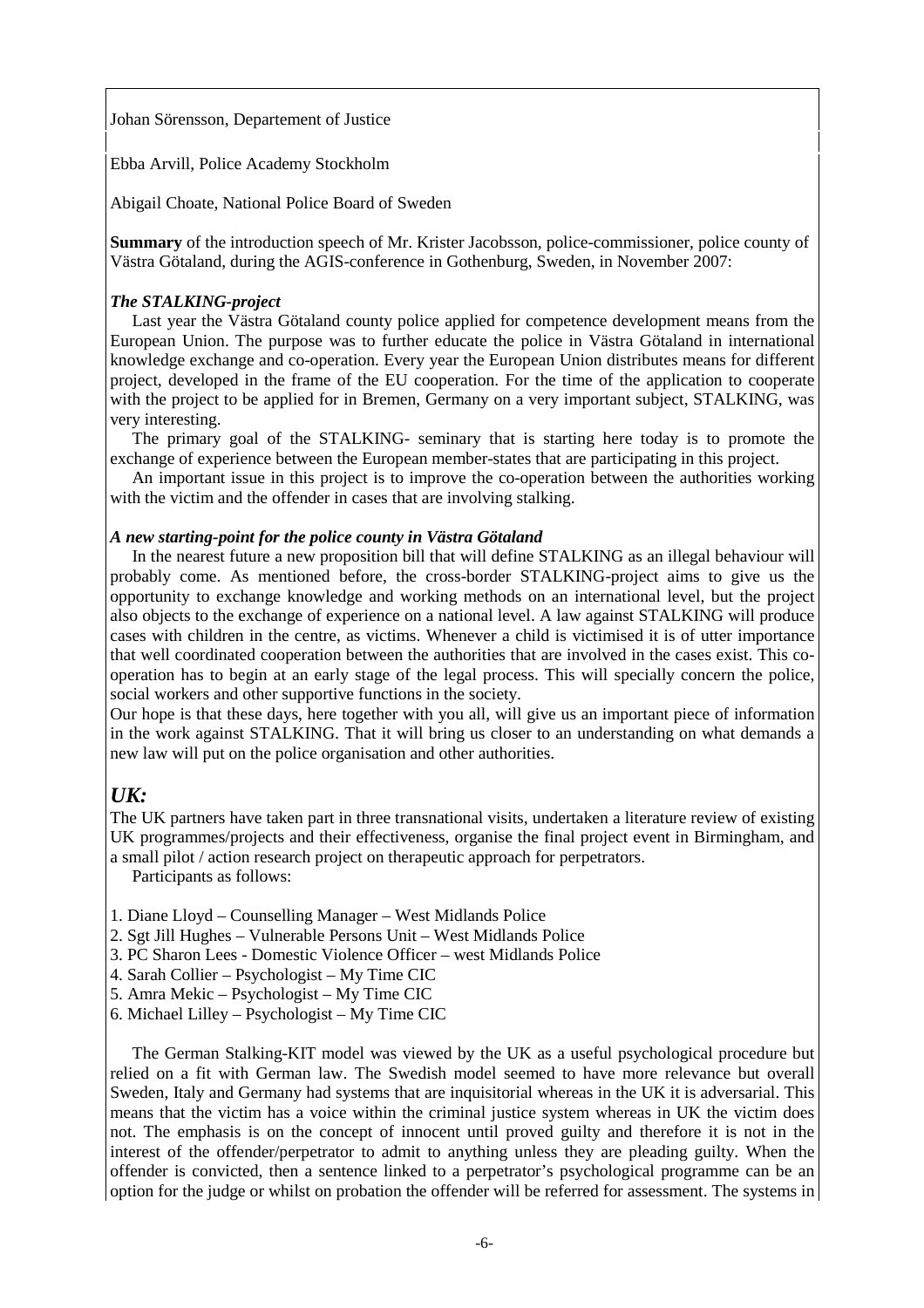Germany, Italy and Sweden, enable the state advocate to intervene prior to sentence and the Stalking-KIT can be an option. This is not legally possible in UK. Therefore, the Stalking-KIT could not be piloted in UK in its present form. Perpetrator's programmes in UK are part of punishment rather than prevention. However, the inquisitorial legal system does enable the victim and perpetrator to address psychological issues at an early stage and prevent longer term harm. In UK, the majority of reported cases do not go to court due to retraction of statements by victims. The UK concentrated on to specific issues which arose within our system and enable us to explore a UK version of the Stalking-KIT, which involved adaptation to UK legal context. These questions were as follows:

- 1. The education, selection and training of UK police officers and their effectiveness in supporting the victim and the pursuant of the offender with consideration of a psychological perspective.
- 2. How would perpetrators at the first stage of incident reporting could be engaged with and the effectiveness of early stage psychological intervention.

In the UK, there are specific laws in relation to stalking and domestic violence and specific measures for victims and prison systems. Perpetrator programmes are within the probation. In London, there are some voluntary programmes but these are not available in Birmingham. West Midlands Police does have counselling provision for officers/support staff and supervision for domestic violence officers.

8. Which **target group(s)** benefited directly or indirectly from the project?

### *Germany:*

- **a) On the one hand the project directly inures to the benefit of the law enforcement authorities:**
- Police officers/ stalking-agents of the police
- Special heads of department of the public prosecution Bremen and attorneys of the county
- Judges of courts and juvenile courts

#### **b) On the other hand the project inures to the benefits of the affected victims and offenders:**

Stalkers as well as their victims, each with their families

Interestingly it has turned out that male stalkers make more use of the KIT and its offers than female stalkers. In several cases the female stalkers refused to work on the case extra judicially, they didn't come to the appointments or didn't get in touch with the KIT at all. Also the male stalkers had a more adapted and polite attitude, whereas the female stalkers tended to behave rude when talking to the staff of the stalking KIT. In spite of conclusive evidence they often disclaimed the accuses and were offended when the Stalking-KIT contacted them.

The female stalkers and victims in reported cases are considerably more disordered than the male stalkers and victims. The fact that male victims press charges on female offenders only in the gravest cases could be one possible explanation for this. Maybe the male victims are ashamed to press charges in cases that seem to be "light" cases.

It could easily be discovered that female offenders, as well as victims, who have been in contact with the KIT, have not had a male reference object in their early childhood.

### *Italy:*

On the Italian territory the target has been to directly approach and link all the public and private institutions which the municipality of Leverano had involved in the action project in order to spread information about the project and about the topic "stalking" in general. These are: the prefecture, the police headquarters, schools and students, university and other local partners, some of the social assistants of the social area service.

The groups directly affected have been the citizens who had no knowledge about the phenomenon of stalking up to now. Throughout this project these people were informed about stalking for the first time. But also all the students and the security service were very interested in the project, because most of the victims are women.

As in other European countries the discussion of the phenomenon "Stalking" in Italy has only just begun. That is why it has been very important for us to host the workshop in Leverano. It has enabled us to create a platform for the exchange of experiences with international experts and to promote the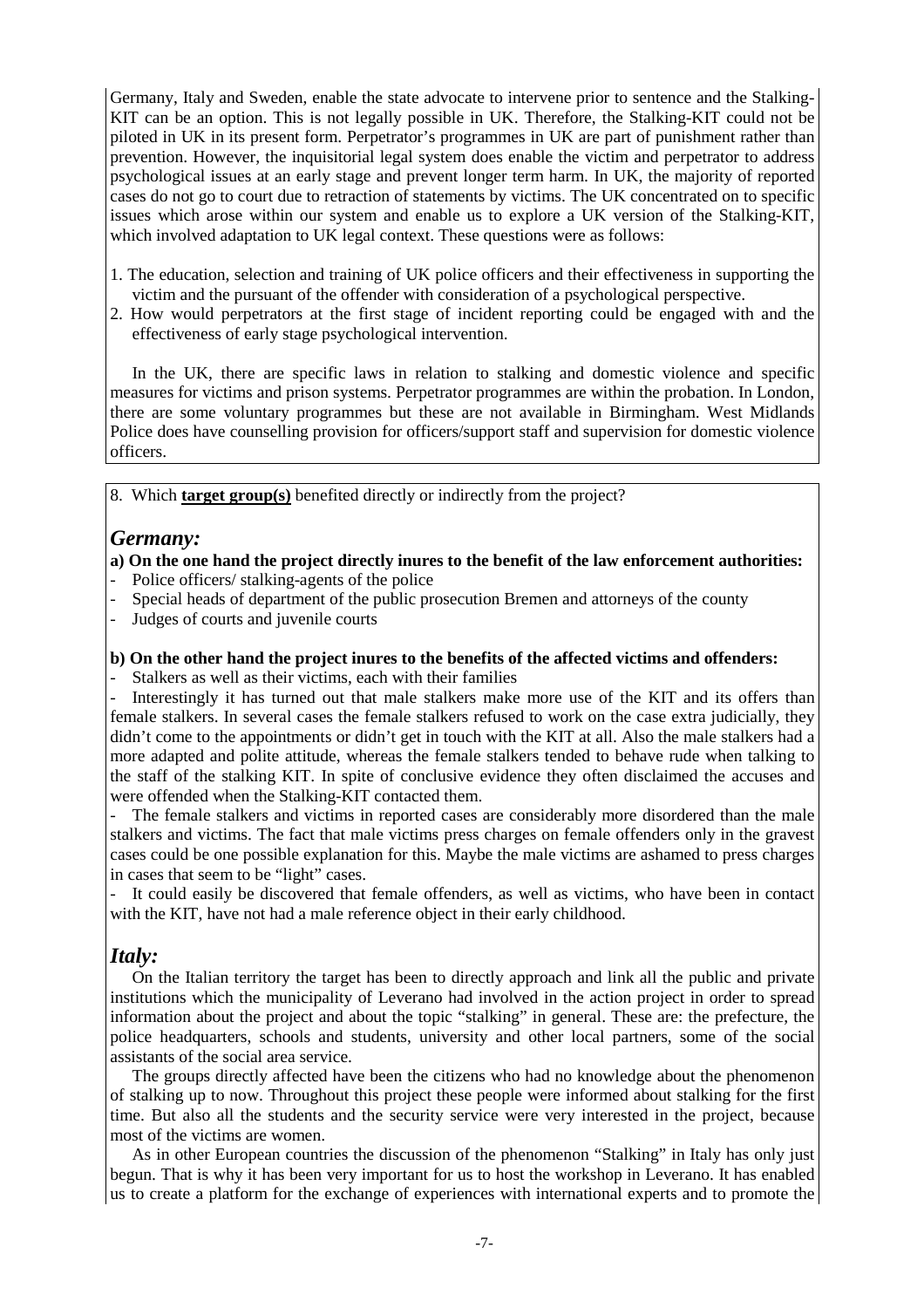discussion of the topic.

Different experts from different professional points of view, like Dr. Massimo Lattanzi, University of Rome, and Dr. Luigi Zá, University of Salento, shared their experiences and contributed to establishing the stalking-discussion among experts.

Thus the project has enabled us to develop awareness of the stalking thematic and build up a network of experts, as well as public and private institutions. We can now start working on new projects and activities to prevent stalking.

### *Poland:*

#### **Ministry of Justice:**

 From the point of view of the Polish Ministry of Justice the target groups directly benefited from the project. Since Stalking still is not widely discussed in Poland, even among experts, the target group consists mainly of judges, public prosecutors, social workers, police officers and employees of the ministry. They benefited from the information shared during the conference in Bytów and the information published in the leaflets mentioned above. The report of the participation during the conference in Leverano was especially important for the employees of the ministry.

#### **Patronat:**

- Social workers, lawyers, prosecutors and policemen
- the readers of "The Blue Line", national two monthly that is published in Poland
- Policemen, that were interviewed during the survey
- General publicity the readers of national monthly "Polityka" and internet users
- the project partners were able to exchange experiences and support each other in developing new intervention methods and action plans

### *Sweden:*

Our main reason to join this project was to collect information concerning stalking. With this knowledge we have to create an education-plan for the police officers in our county. The benefit of having met all other participants and listening to all speakers from different countries could not be underlined too much. We are sure that with this wide perspective we can do a very accurate education. This benefits all police officers directly.

We also took the chance to point out our suggestions of how the new law about stalking should be written. In our first contact with the justice department we didn't feel that we had the same approach but when we now read the proposal for the new law we are very happy to see that the committee has the same words as we when they describe the needs of a new law and what's missing in the legislation today. We hope that we had some importance for the committee when they decided the new proposal. This AGIS project is mentioned in the proposal.

We also invited persons from other organisations, public and private, to our symposium in Gothenburg. We are sure that this was one step to a deeper understanding of stalking and its effects.

### *UK:*

The participants (psychologists and police) working within West Midlands benefited from learning about the European approach and enable a seminar titled the Domestic Stalker to be developed as a way of disseminating these approaches to UK practitioners involved in the stalking and domestic violence agenda. These include Probation Officers, Domestic Violence Officers, Police Officers, Health workers, Children and Family Centres, Victim support, psychologists, witness service and court workers. This debate is needed within the UK in order for any new approach to be instigated and for policies to change.

The UK pilot of establishing a specific counselling service for perpetrators to voluntary opt for therapeutic assistance was targeted to inner city Birmingham and a population with a 70% BME / Ethnic community including Pakistani, Somali, Bangladeshi, Irish, African Caribbean, and new communities (Iran, Iraq, Yemen, Kurdish). The target group was male (aged 20-45) and numbered 10. A leaflet was designed and circulated through police officers in a specific district over a three month period and circulated through the other agencies.

9. If the European Commission set out **conditions** in its selection letter, how were these conditions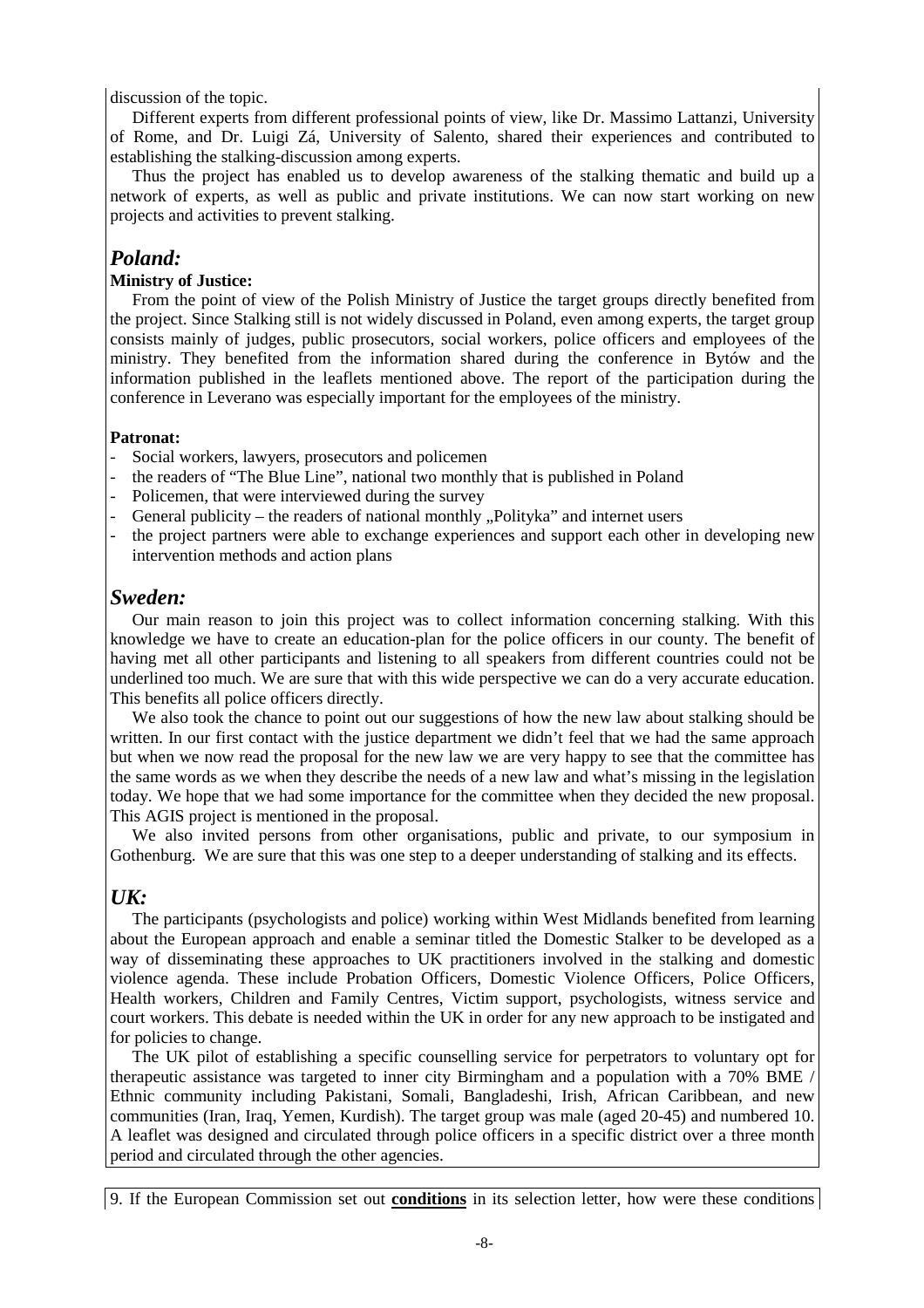#### fulfilled?

*Germany:*(No conditions had to be fulfilled)

### *Italy:*

The Municipality of Leverano, transnational partner of this project, has developed and worked on the project actions for the Italian territory. The cooperation with the other countries taking part in the project has been perfect and has led to good results.

# *Poland:* ---

### *Sweden:*

Concerning the condition of introducing some kind of project similar to the Bremen-model "Stalking-KIT" we have come to realize that, due to our different legal situation, for the moment it is not possible. We don not have a law of secrecy that would permit us to work in the way the Stalking-KIT in Bremen does. Still, we have fulfilled the goals of exchanging knowledge between the participating countries and we also have hosted a conference in Sweden in November 2007.

During the planning of the conference we have held meetings with the social health-care, the NGO's and the prosecutors, who also took part in the conference.

Thanks to being a part of this project, we were able to expand our knowledge about stalking. We are now much more prepared to carry out our educational plan for the police-officers in West Sweden.

According to the knowledge that we have received we see the necessity of developing better strategies in our work with perpetrators. To achieve better work with perpetrators it is also necessary to implement a model like SARA/SAM.

# *UK:*

The UK part of the project was to investigate the UK context and whether the Stalking-KIT would fit within a UK context and if not, why not, and what would benefit the UK perspective. UK psychologists and police officers participated in transnational events and presented UK perspective providing statistical and legal information. In Italy, the UK presented the UK experience. The final stage of the project will involve Birmingham hosting the last transnational event and enabling the UK to debate the European perspective.

The UK research contribution involved literature research, review of counselling provision and the psychological well being of officers involved in stalking and domestic violence cases and carrying out a specific short-term pilot with perpetrators.

### **Research:**

- 1. A review of literature and website information in regard to perpetrator programmes in UK with a specific reference to honour crime.
- 2. Review of counselling of officers by counselling service.
- 3. A short action research pilot that involved designing, and distributing a leaflet through two specific routes (police officers and other public contact agencies such as Doctors). Perpetrators had opportunity to self-refer and received counselling from a qualified counsellor within the My Time counselling practice.

10. Amongst the **planned activities** in the project financed by the European Commission, please outline those that were **implemented**.

### *Germany:*

On a **European level** 4 international workshops with the European project partners have been arranged (June 2007 in Bremen, November 2007 in Gothenburg, April 2008 in Leverano and October 2008 in Birmingham) during which experiences of the Stalking-KIT on a European level could be exchanged and spread. Furthermore there has been exchange of ideas and experiences about judicial framework, possibilities of intervention, working with victims and offenders, awareness of the issue in the different countries and activities of education and trainings on the topic.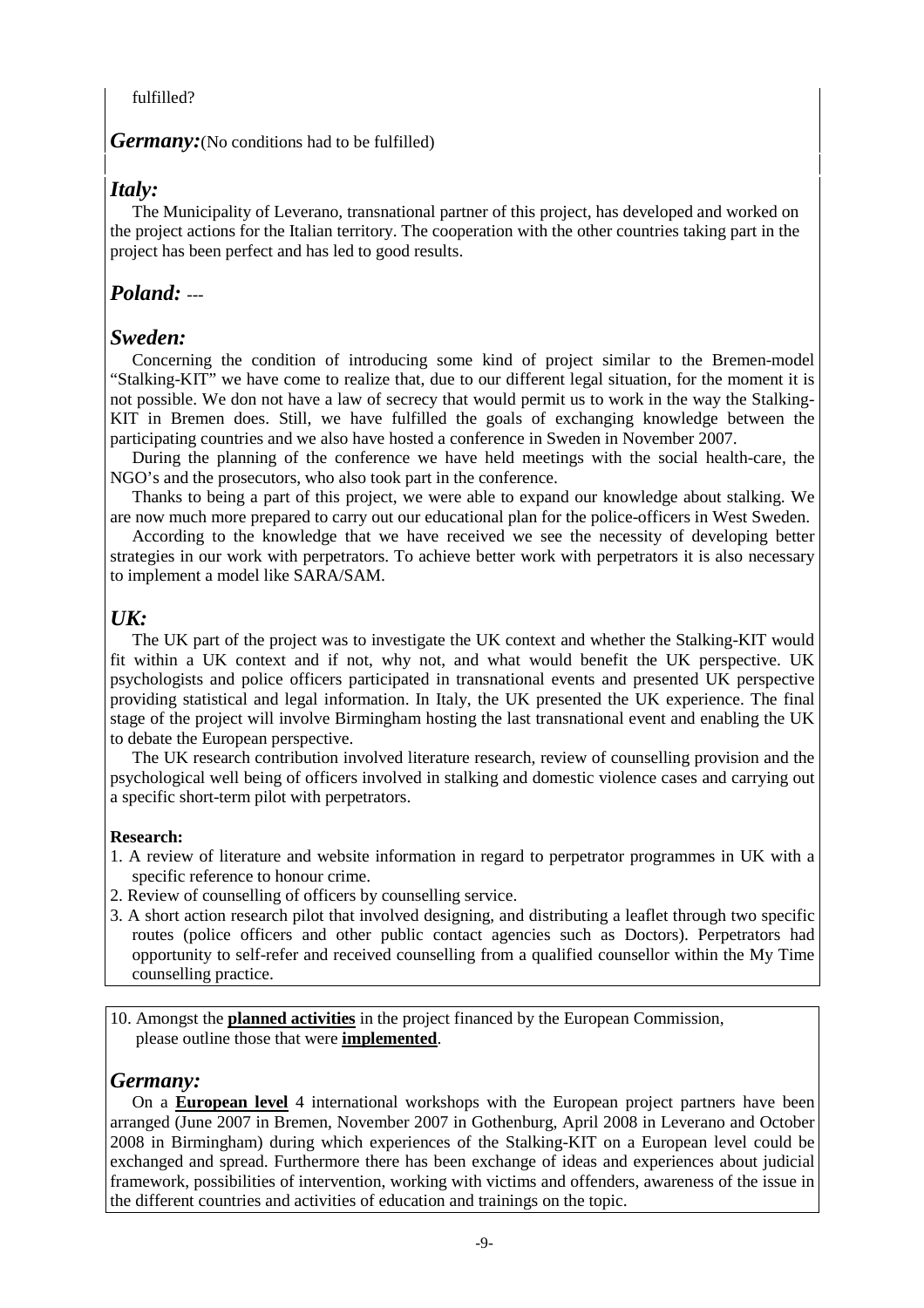Prior to the workshops, specific topics of discussion and different contributions of the particular countries were being mailed among the project partners in order to create a basis for discussion. Afterwards, the results and speeches of the workshops were made available for all project partners.

#### **Workshops**

At the workshop in Bremen which took place from 18th to 20th of June 2007 there were 98 participants. The focus of this conference was to discuss actual problems in the partner countries and to introduce the project partners to the work of the Stalking-KIT and the idea of working in close cooperation with police, public prosecution and psychologists of the Stalking-KIT, as it is done in Bremen.

At the conference in Gothenburg which was held from 13th to 15th of November 2007 there were 62 people participating, mainly of the police in Gothenburg. Main topics at this conference have been the actual stalking legislation in the partner countries as well as victim support in Gothenburg.

The conference in Leverano which took place from 2nd to 4th of April 2008 was mainly aimed to increase public awareness on stalking in Italy. It was announced in the daily newspaper and was attended by 112 participants. The foci at this conference were sociological aspects of stalking and information about the problem to create sensitivity for it in Italy.

During the final conference in Birmingham which was held from 15th to 17th of October 2008 a short presentation about the current situation in the field of stalking in their country was held by all project partners, concerning for example the state of the legislative procedure in Italy and Sweden, as well as the state of victim and offender intervention programmes. These presentations could then be discussed thoroughly.

An overview of victim protection and offender intervention programmes in the particular countries has been published separately and can be found in the attachments.

 For a detailed overview of the workshops, including data, hosting cities, participants, topics, schedules, etc. also see the attachments.

The planned institution of a Crisis-Intervention-Team "Stalking and Domestic Violence" in **Bremen** with one male and one female psychologist has been set up and worked all the time of the project (Mr. Frank Winter and Mrs. Lena Stadler )

 As planned, cooperation partners (especially police and prosecution) as well as other institutions have been informed about the Stalking-KIT and an effective network has been established. Close cooperation partners of police and public prosecution have been:

- Anja Büchner (public prosecution)
- Andrea Aumer (public prosecution, department "violence against women")
- Joachim Abt (stalking agent of Police Bremen)
- Norbert Heuermann (K31 Police Bremen)
- Rita Brede (stalking agent of Police Bremen)
- Eva Picht (public prosecution, department "violence against women")
- Bernd Nehrhoff (Academy for Public Administration, Police Bremen)
- Gabriela Piontkowski (public prosecution, department "violence against women")

- Dr. Wiebke Kaiser (public prosecution, department "violence against women")

- Frau Krüger (public prosecution)
- Jens Lohmann (public prosecution)
- Jörg Lockfeld (public prosecution)
- Daniel Heinke (public prosecution)
- Bettina Hohage (public prosecution)
- Martin Binns (public prosecution)
- Thomas Moldenhauer (stalking agent of Police Bremen)
- Günter Antony (stalking agent of Police Bremen)
- Paul Lapsien (stalking agent of Police Bremen)
- Michael Niederlag (stalking agent of Police Bremen)
- Kriminalhauptkommissar Stephan Rusch (Police Bremen)
- Ruth Sügo (K31 Police Bremen)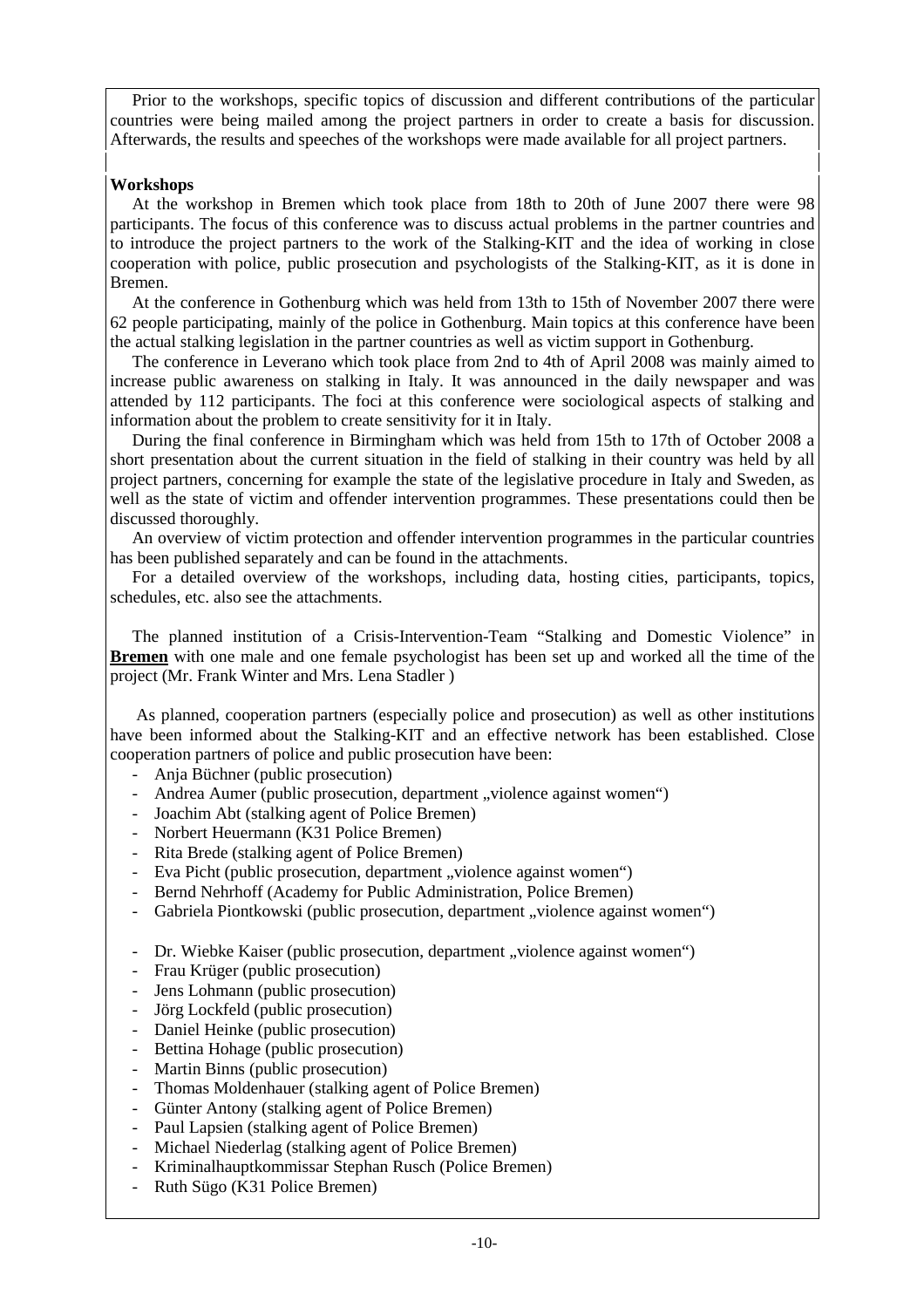#### **Trainings:**

In the course of the project there have been several trainings for police officers, public prosecutors and judges, as well as social services and NGO's:

- Training for public prosecutors and judges, held by Stephan Rusch, Lena Stadler, Frank Winter on Mai 8<sup>th</sup>, 2007
- Training for police officers, held by Stephan Rusch, Lena Stadler, Frank Winter on March 4<sup>th</sup>, 2008
- Training for public prosecutors, judges and police officers held by Lena Stadler and Frank Winter on September  $30<sup>th</sup>$ , 2008
- Continuous 3-day trainings at the Academy for Public Administration, Bremen, held by Rita Brede, Gabriela Piontkowski and other instructors (for further information see the attachments)
- Training for the Niedersächsische Opferhilfe (NGO for Victim Aid) in Lingen, held by Stephan Rusch in November 2008
- Workshop about the work of the Stalking-KIT and presentation of stalking-cases in the course of a conference held by the Täter-Opfer-Ausgleich (restorative justice) in November 2008, workshop held by Lena Stadler and the cooperation partner Heidi Winterer from the public prosecution Freiburg

Furthermore, informative meetings have been given, speeches have been held, information material such as leaflets (see attachments) and a website have been set up.

#### **Informative Meetings**

- Opferhilfeorganisation Weißer Ring e.V. (Victim Aid), November 2007
- Kriminalpolitischer Arbeitskreis Bremen (KRIPAK) (workshop of lawyers and members of the Social Services of Justice)
- Rechtsausschuss der Bremischen Bürgerschaft (Committee of Legal Affairs, Bremen), March 2008

### **Speeches**

- CDU-Stadtbezirksverband Huchting, February 2007
- Medical association of Hannover, April 2007
- Medical association of Hamburg, August 2007
- Kreisverband Bremen-Stadt der Frauenunion (District Chapter of the committee of women of the conservative Germany party CDU in Bremen City), September 2007
- Konrad-Adenauer-Foundation, Bremen and Kiel, October 2007
- University of Rostock (invitation of the women's representative), November 2007
- Police of Luxemburg, November 2007
- Medical association of Luxemburg, November 2007
- Medical association of Brandenburg, November 2007

- Presentation on the occasion of the nomination of the project for the European Crime Prevention Award/ ECPA in December 2007 in Lisbon

- Stalking-Conference of the Zentralinstitut für seelische Gesundheit (Institute for Mental Health), Mannheim, Februar 2008

- Landestag der Frauenunion (public conference of the committee of women of the conservative Germany party CDU), März 2008

- Conference "Stalking und Häusliche Gewalt", Freiburger Interventionsprojekt gegen häusliche Gewalt (Project against Domestic Violence), Dezember 2008

# *Italy:*

In cooperation with the partner for transnational activities the Municipality of Leverano has implemented all the project actions for the Italian territory that have been financed by the European Commission:

- Participation in transnational meeting in Bremen;
- Participation in transnational meeting in Göteborg;
- Organization and realization of the transnational meeting in Leverano;
- Realization of the final report Leverano
- Realization of the Italian activity report;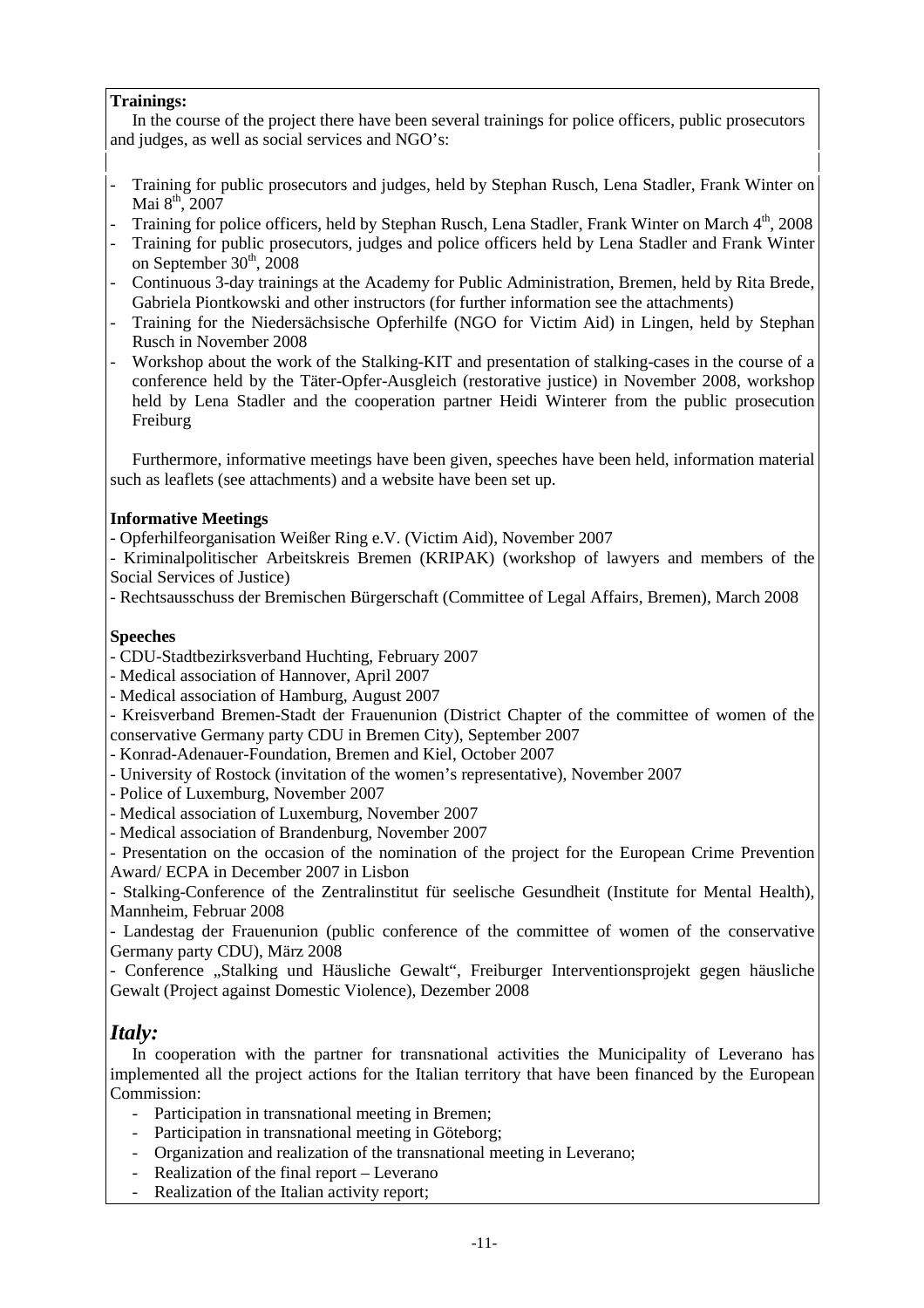Participation to transnational meeting in Birmingham

# *Poland:*

### **Patronat:**

Participation in the workshops. In the final conference, no one from Poland could participate, because Mr. Wojciech Juszkiewicz (Ministry of Justice) was at an other conference and Mrs. Natalia Kancelarczyk could not participate because of her pregnancy. Mrs. Natalia Osica has not been staff of "Patronat" at the time of the final conference anymore.

### *Sweden:*

As planned, we have participated in all 4 AGIS-conferences, sorted out useful information for further education of the police officers in our county and contacted the committee that worked with the new law and explained what we thought was important when constructing this new law against stalking. We were glad to see that our AGIS project was mentioned in the committee proposal and that our expressions were included in their report.

For the moment we are expecting a new law against stalking in Sweden. Our prediction is that the new law will come into effect on  $1<sup>st</sup>$  January 2010. Our participation in this project will make it easier for us to carry out a new way of working with victims and offenders once the new law has been realized.

We will also carry out an educational-plan among the police-officers in the precinct (1050 officers) and make an overhaul of the organization in order to prepare it for the new stalking-law. For more details see question no. 16.

# *UK:*

The UK activity has been based on a four stage approach with stages 1 and 2 in 2007 and stages 3 and 4 in 2008.

- Stage 1 Develop partnership and explore areas of interest within core topic. Undertake initial research and develop a strategy of action.
- Stage 2 Establish relationship with European partners and learn about Stalking KIT and methodologies in Germany and Sweden.
- Stage 3 Instigate a pilot project to explore areas of interest.
- Stage 4 Share experiences of pilot in Italy (3rd Seminar) and organise final seminar in Birmingham (international symposium on Stalking).
- Review of literature
- Preparation and Attendance of transnational events
- Organisation and delivery of final conference in Birmingham
- Review of counselling of domestic violence officers receiving counselling within the West Midlands.
- A short action research pilot that involved designing and distributing a leaflet through two specific routes (police officers and other public contact agencies such as Doctors). Perpetrators had opportunity to self-refer and received counselling from a qualified counsellor within the My Time counselling practice. 300 leaflets circulated resulting in 10 referrals:
	- 1. Police No replies
	- 2. Doctors  $-6$
	- 3. Other Social Welfare Agencies 4 (1 each).

The 10 clients received a minimum of 6 and maximum of 20 one hour sessions. All reported some aspect of stalking behaviour and domestic violence. All undertook a clinical assessment and diagnosis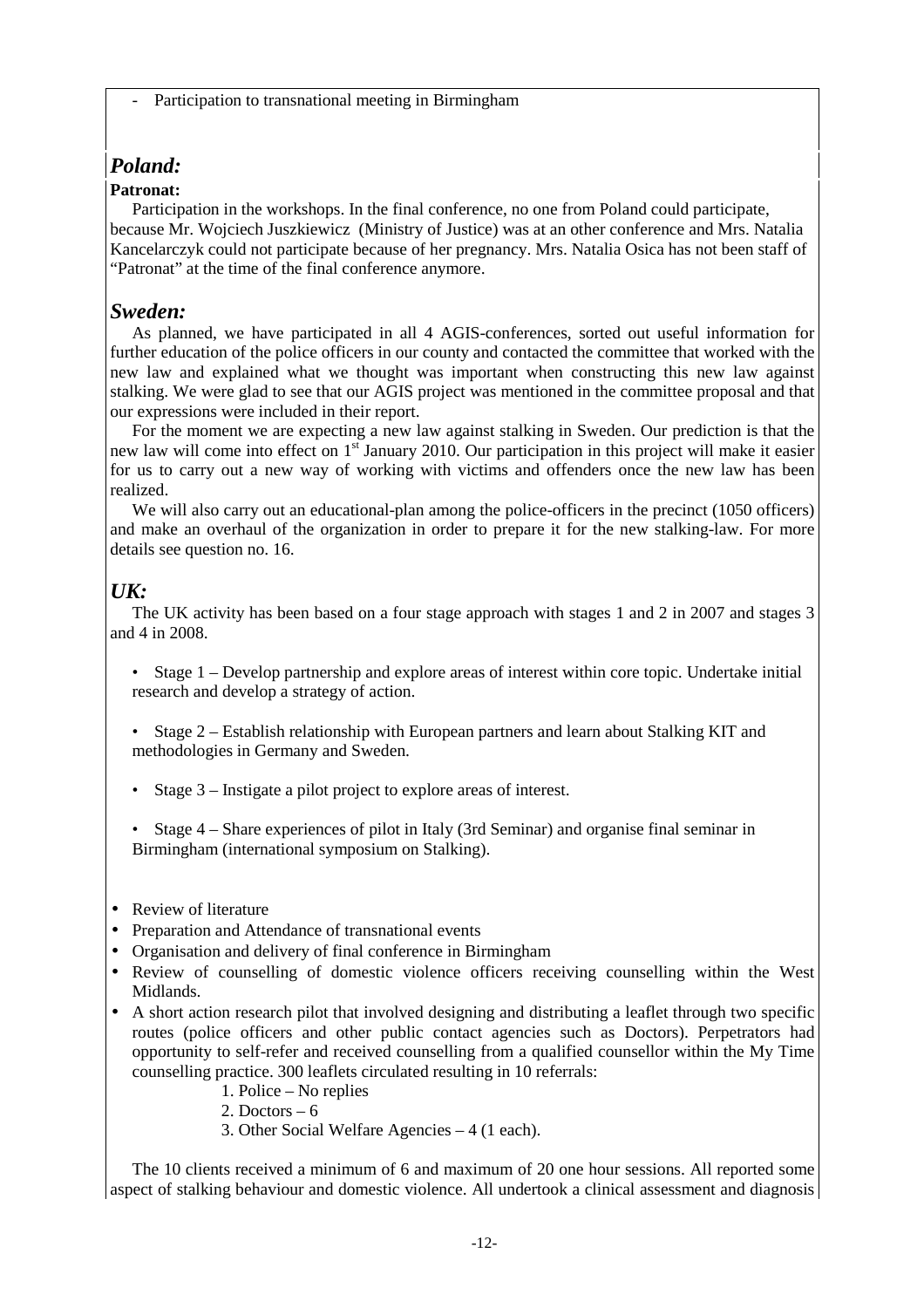

indicated that all participants had a defined psychological need and this varied in levels of intensity. Two were also diabetic, which did affect behaviour.

Five of the men were offered one to one counselling alongside family therapy, which proved more successful than the five who opted for one to one only. Therapy was cognitive-behavioural and included occupational (horticulture therapy). Three men withdrew, 7 completed and 7 reported a reduction in behaviour and none of the case studies showed a move onto a registered crime. It is too early to formulate the long term affects. A holistic family approach seemed to be more relevant and the victim had a better input into the behavioural change of the perpetrator. The non-referral through leaflet distribution by police indicated that perpetrators did not trust material and confidentiality through this source but did respond to doctors and independent referral agents as this was clearly confidential and information would not be used for prosecution.

11. Amongst the **planned activities** in the project financed by the European Commission, please outline those that were **not implemented** and give reasons why this was the case. thereof.

# *Germany:*

All planned activities have been accomplished!

# *Italy:*

All the project activities were implemented by the Municipality of Leverano.

# *Poland:* ---

# *Sweden:*

We have accomplished more than we expected. We never saw it as a possibility to implement the Stalking-KIT in Sweden since our legislation does not allow that way of handling stalking cases.

# *UK:*

The Stalking-KIT overall could not be implemented in UK for two specific reasons:

- 1. UK Legal system and concentration on pursuing all reported crimes to conviction stage as opposed to prevention.
- 2. The lack of interagency working in regard to perpetrator programmes and an emphasis totally on needs of victim which comes from a strong feminist perspective within UK. Perpetrator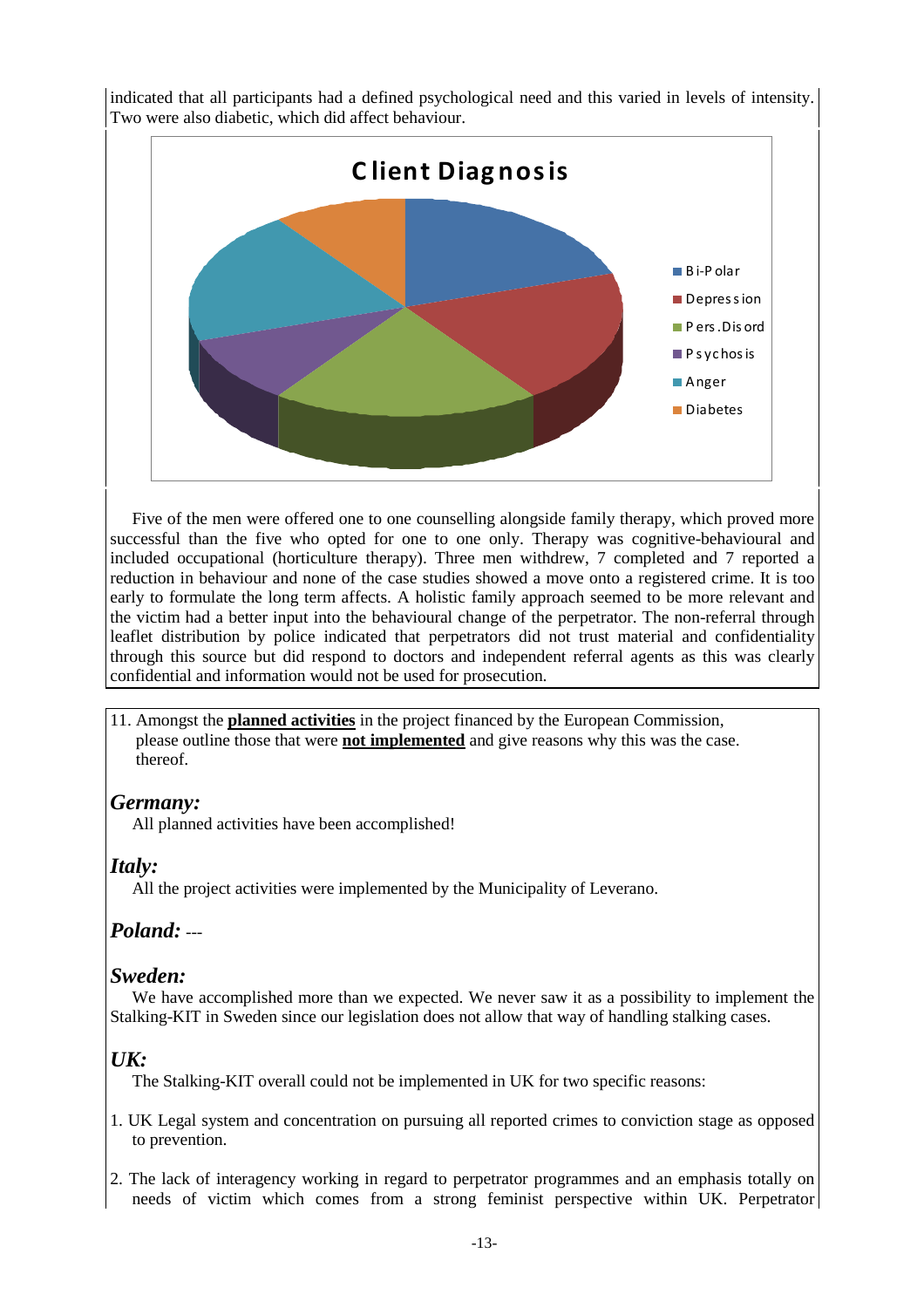programmes are only accessible after conviction.

UK needs to reflect on a different route and the establishment of more pilots and creative approaches.

#### 12. Were any **unforeseen activities** in the project financed by the European Commission **implemented**?

## *Germany:*

There has been a large-scale training on the stalking-topic for police officers at the Academy of Public Administration Bremen. In addition to the general Stalking-KIT leaflet special leaflets for victims and offenders have been developed, each in an edition of 1000 pieces.

As a reaction to occurring problems, such as recognizing stalking cases and interviewing the affected victims and offenders, a manual for police officers has been developed. This manual contains questions, which make it easier for the officers to comprehend the facts of a stalking-case and which are important for the evaluation of the public prosecutors and can, in some cases, save them further interrogations.

# *Italy:*

The municipality of Leverano realized a meeting with the aim to inform local authorities and the public about stalking.

# *Poland:*

### **Ministry of Justice:**

The participation of the representatives of the Täter-Opfer-Ausgleich Bremen e.V. and the representative of the organization "Patronat" during the conference in Bytów (Poland) on occasion of the Victims-of-Crime-Day with the lecture about stalking.

The participation of the representatives of the Ministry of Justice during the conference in Leverano was an unforeseen activity in the course of the project. Since the stalking matter still needs to be brought up to a legislative level, the participation of this representative has been of great importance. Thanks to this participation a report has been written in which the criminal policies and procedures of the partner countries have been explained. It has also been suggested to enregister stalking as a new crime in the criminal code.

#### **Patronat:**

Yes. There were activities in the field of public relations like:

- media relations,
- own articles,
- participation in the national conference concerning emotional violence in Bytów (Poland)
- lobbying in the Ministry of Justice
- survey among policemen.

These activities were free of charge (they have not involved any finance support from the project). They were implemented voluntarily.

### *Sweden:*

Participating in a national-conference arranged by the National Police Board of Sweden about stalking. Contacts with the Department of Justice in their work with a new law about stalking.

### *UK:*

The adaptation of the UK pilot to meet the needs of the issue within UK context.

13. Which **results** were obtained for each activity described above? Please include details on how the end results helped the achievement of the initial goals of the project and if other goals, not initially foreseen, were also fulfilled. How has this been evaluated (which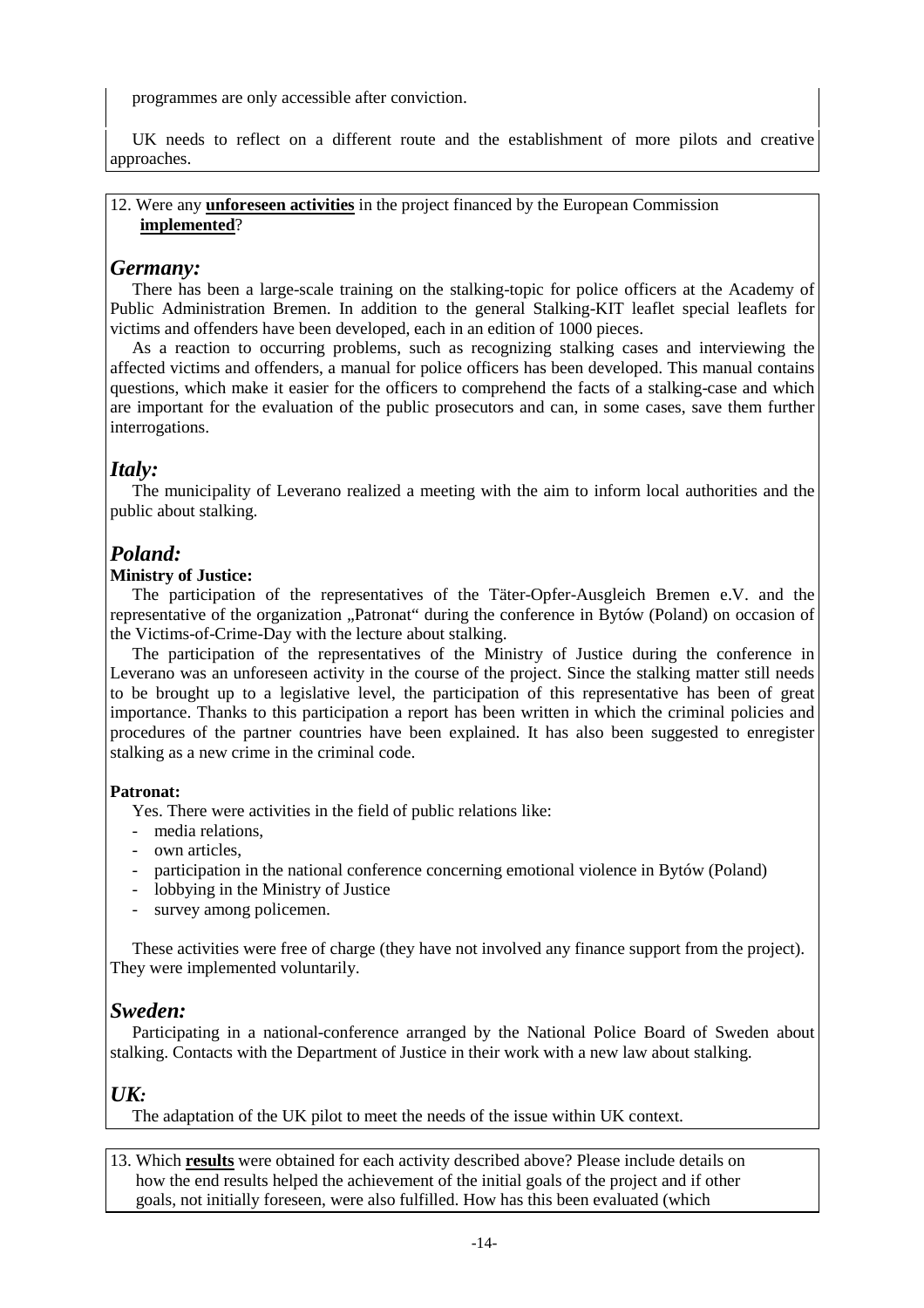#### **evaluation criteria /methods** have been used)? How would you describe the **impact** of this project?

# *Germany:*

### **Casework:**

Up to now, 297 cases have been worked on by the Stalking-KIT, 230 of which were assigned by the public prosecution. 159 cases could be completed in the duration of the AGIS-project (2006-2008); in 131 cases completed the criminal proceedings could be settled without further judicial reactions and in 25 cases a criminal proceeding could be avoided.

Detailed data on the cases has been collected and is being statistically evaluated.

Development of casework standards, such as special Stalking-KIT forms with AGIS-Logo for the Public Prosecution, as well as evaluation-forms in order to have a better overview of the files and a better estimation of the cases (e.g. rating-system: high-risk-/ medium-risk-/ low-risk-cases).

#### **Improvement of cooperation and establishment of network:**

In the course of the project, the regional as well as international cooperation could be improved and a well functioning network has been established.

On a regional level, the close cooperation with police, public prosecution, social services (such as youth welfare, probation services) and NGO's (such as Nitribitt, Schattenriss, etc.) enabled the project partner to deal with victims and offenders of stalking cases in an appropriate way, applying the effective intervention methods of the Stalking-KIT.

On a European level, the cooperation established between the project partners has enabled them to exchange information and support each other, e.g. regarding public relations, the development of police training curricula and the development of victim and offender intervention programmes. A brochure about the situation of intervention programmes in the particular countries has been published separately and can be found in the attachments

#### **Results**

In the course of the project the vast significance of transfer beyond area boundaries has become very clear. This transfer of information and support among each other enables the project partners to find appropriate intervention methods in stalking cases. The implementation of the Stalking-KIT in Bremen has proven to be very effective. It is the goal of the project partners to establish similar networks and cooperation between authorities and organizations in their countries, in order to protect victims and to deal with offenders of stalking cases.

#### **Casework on a European level:**

In the course of the project the established cooperation between the partner countries has shown to be very effective: On a European level 3 cases with victims from Germany and offenders living in Sweden, Poland or Italy could be worked on.

Furthermore, it is important to mention that for the duration of the project in the years 2007 and 2008 no homicide has resulted from a stalking-dynamic/relationship in Bremen. This can be an indication of early de-escalation of conflicts induced by the interventions of the Stalking-KIT and reassignments to other helpdesks.

### *Italy:*

The results of the activities are very interesting. The public has been informed about stalking and a public and private network has been developed and started: A Cooperation for new projects and activities to prevent stalking.

The evaluation criteria and the methodology that have been used were:

- Interviewing different persons, private and public institutions,
- Interviewing young people and their school teachers,
- Increasing public interest in the phenomenon of stalking
- Experts are very interested in the treatment of stalkers and counselling for the victims
- Different local and national partners are interested in new projects and activities to continue the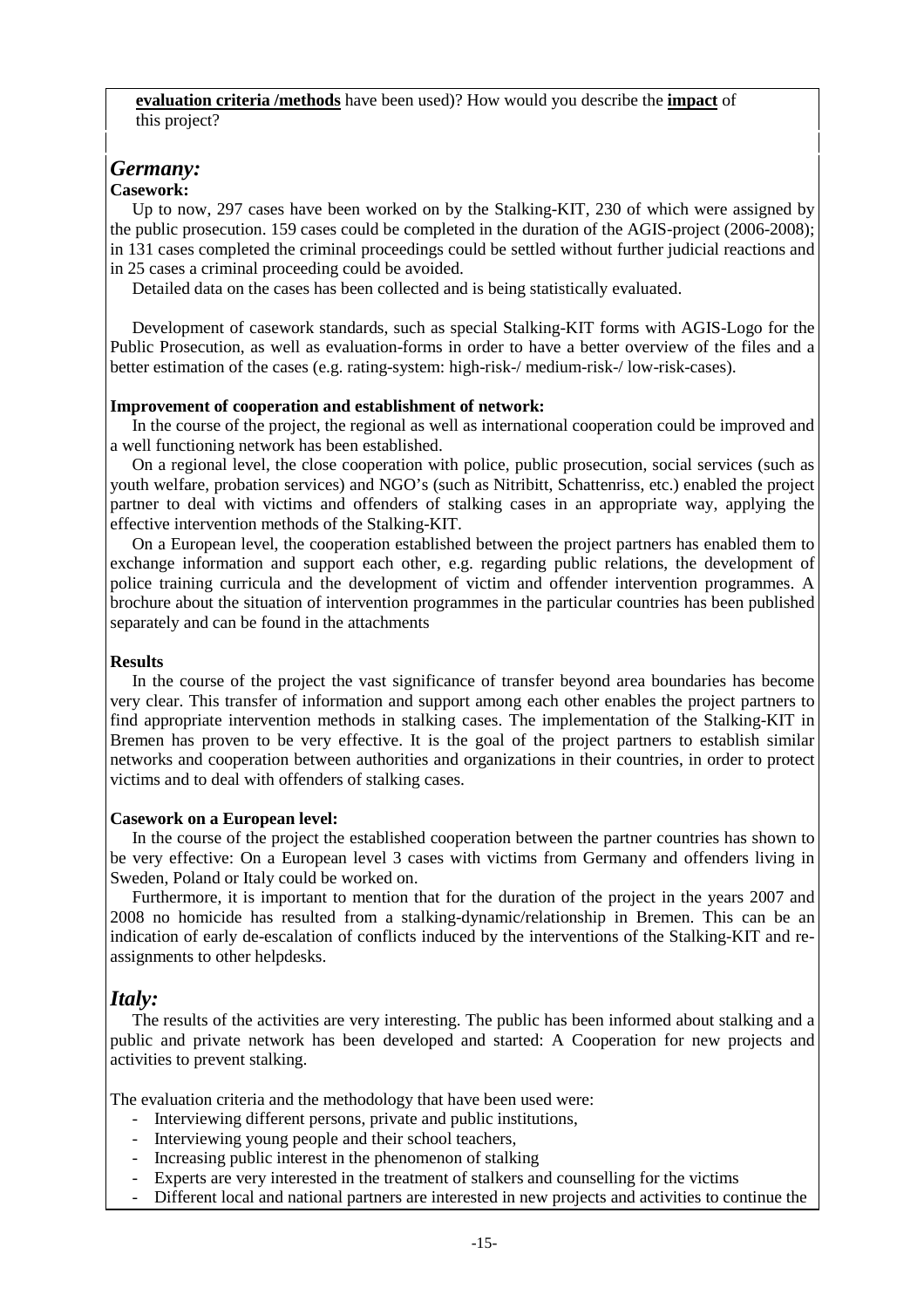#### exploration of Stalking.

# *Poland:*

### **Ministry of Justice:**

The participation of Mr. Winter (Täter-Opfer-Ausgleich) and Mrs. Osica (Patronat) during the conference in Bytów and the participation of the representative of the Ministry of Justice during the conference in Leverano have contributed to a greater awareness of the stalking-matter in Poland. Among professionals and experts stalking is now being discussed. More and more judges, public prosecutors and police officers understand stalking as a crime committed within human relationships through several actions, which could separately not be defined as a crime. Only repeated occurrence of these actions can cause severe physical and mental health damage.

### **Patronat:**

As a result of implemented activities we succeeded in:

- Writing and publishing articles about stalking in the national two-monthly "The Blue Line" (the only Polish magazine concerning domestic violence. Target group: social workers, lawyers, sociologists and psychologists). In this magazine 3 articles have been published: 2 articles written by Natalia Osica and 1 translated article, written by Frank Winter from Bremen.
- Initiating a publication in the national weekly "Polityka"
- Publishing information about stalking in Internet:
- (http://www.mediacja.com/index.php/Stalking.html)
- Presenting main thesis about stalking during a national conference (under the patronage of the Ministry of Justice) in Bytów (Poland) concerning the topic: "Emotional violence – a new or already known phenomenon?"
- Lobbying in the Ministry of Justice: A representative of the Ministry of Justice has participated in the conference and the workshop in Leverano; as a result of this visit a summary report has been prepared. This report is on its way to be recognised as a source of law change.
- Making a pilot-survey among a group of policemen concerning their knowledge about stalking cases and ways of reaction. The questionnaire was translated from German. It was the survey tool that had already been used in Germany and the aim was to compare results of the surveys from both countries. A comparison however is difficult, since the samples of the survey were quite small. On the first notion it seems that the results do not vary widely. Overall the cases of stalking are recognized and reported by the police officers in Poland as well as in Germany. In three items, slight differences concerning the reporting of and the knowledge about stalking cases can be assumed. It seems that the German police officers tend to report cases sooner than Polish officers, whereas Polish officers tend to feel more qualified to handle stalking cases than the German officers. But the survey needs to be analysed more thoroughly and the differences need to be looked at more closely in order to get valid conclusions.

A short description of the results of the survey can be found in the attachments.

### *Sweden:*

In our seeking of knowledge we have been in contact with a lot of persons working in the field concerning stalking. We have now a very clear picture of how terrible it is for a victim of stalking. Stalking behaviour can truly destroy a person's life. This points out some important facts that we have to consider when planning a new law and an education for professionals who are supposed to come in contact with victims and offenders of stalking.

- The terror of stalking is often hard to see for others than the victim.
- If we are not aware of the seriousness of stalking there is a huge risk of the first police officer or other victim-support- person will making wrong conclusions of the situation.
- It is very important that a risk assessment is made immediately when a stalking case is detected.
- It is very important to have adequate possibilities to protect a victim.
- It is important that offenders are offered correct treatment for their behaviour.
- It is very important that Sweden gets a new law that takes care of stalking behaviour outside the family.

Since  $1<sup>st</sup>$  January 2000 we have laws against "gross violation of a woman's integrity" and "gross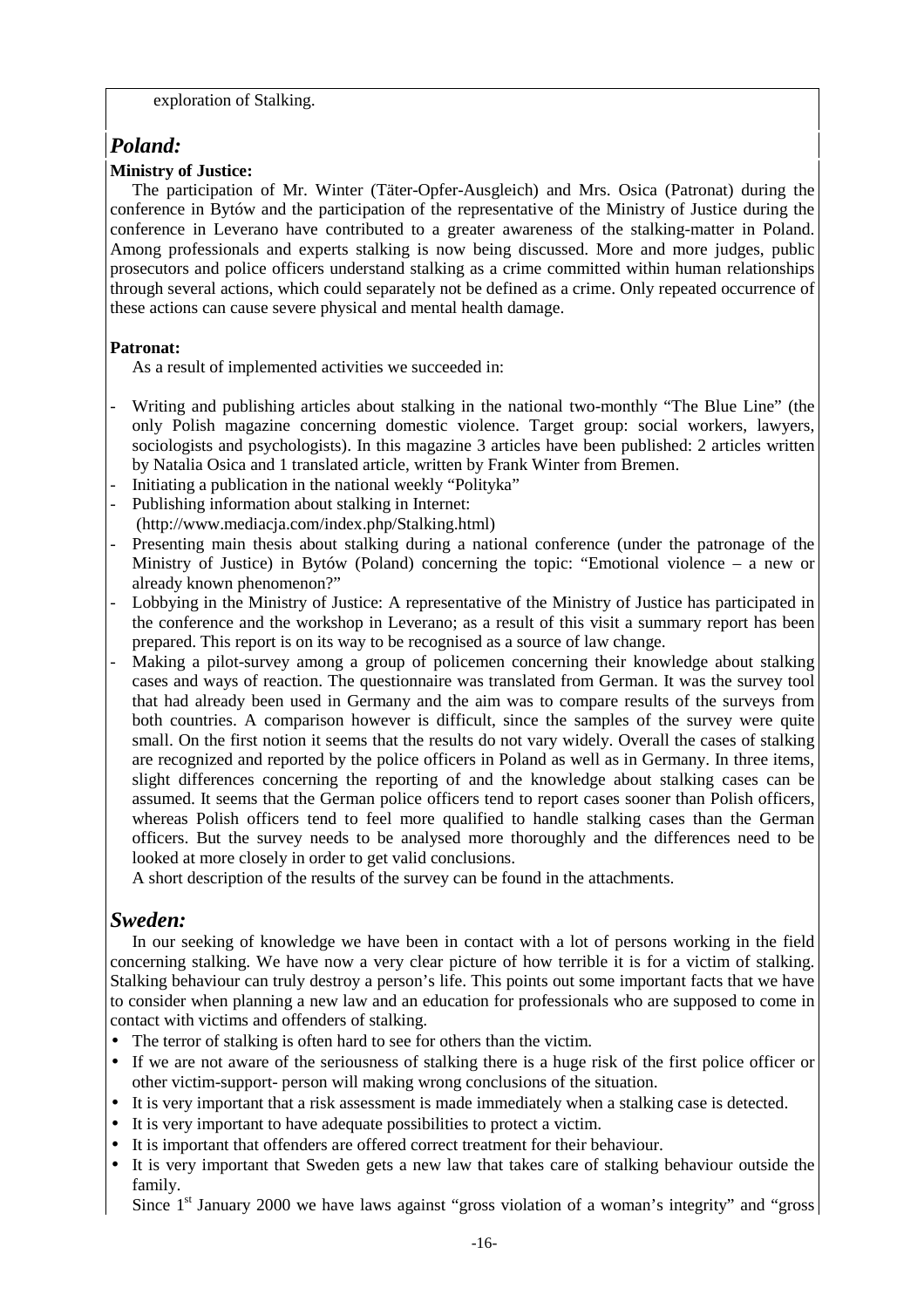violation of integrity" which can be used against stalking behaviour inside the family or between ex family members. This law is used very often and is considered to be very useful. In the proposal for the new law stalking behaviour will no longer be seen as single crimes every time the stalking behaviour occurs, but as one distinct crime.

This AGIS project has had an important role on our way to understand the problems of stalking:

We gained better knowledge about stalking, better knowledge about the differences between the participating countries and we realized the importance of international projects as a way of helping each other. With this gained knowledge we could support the committee in working with the proposal for the new stalking law and apply our arguments. We are now better prepared for the upcoming education of police officers in our county.

In our educational plan we will probably release a handout and some kind of concise book about stalking.

### *UK:*

#### **Activities in 2007**

- Starting a literature review and research in methods used in UK.
- Establishment of partnership between My Time and West Midlands Police and the development of a pilot project.
- Identifying specific UK areas of interest within the programme.
- Establishing a specific male culturally aware counselling team
- Attendance by representatives of West Midlands Police and My Time at seminars in Bremen (Germany) and Gothenburg (Sweden).
- Research into the psychological effects of domestic violence / stalking behaviour on police officers investigating incidents and the susceptibility to officers being stalkers/ perpetrators themselves.
- Action research into preventative intervention at pre-charging stage of identified abusers with the aim to stop the behaviour before pursuing legal action. Specifically concentrating on male perpetrators living with in inner city Birmingham (with a 70% BME – Black Minority Ethnic – Community).

#### **Activities in 2008**

#### **1. Male Crisis Invention Pilot Project**

The aim of the project is the reduction in domestic violence and harassment by male offenders through the provision of early intervention STOP behaviour material and access to male counsellors within F3 (Handsworth area).

The project would be a partnership between West Midlands Police (F3 – Domestic Violence Unit / MARAC), AXIS (BME Mental Health support team (BCC \_ Adult services / BSMHT), BSMHT (Psychology Dept), St.George's Post 16 Centre (based in Newtown), and My Time Ltd. The lead partners will be WMP (F3 - Domestic Violence Unit / MARAC) and My Time Ltd.

My Time Ltd is a Clinical Counseling Service Provider within West Midlands (approved WMP contractor). My Time are currently working with West Midlands Police in F3 (Handsworth) area on developing a pilot to reduce obsessive behavior amongst male perpetrators or domestic violence through Multi-Agency Risk Assessment Conferences (MARAC), which review high risk cases. Harassment / Domestic Violence / Stalking offences within F3 were 178 (April 2007 – October 2007). The same period in 2006 was 132, and 2005 was 91. This is a dramatic increase. At present cases are assessed and discussed through MARACs. All victims are sent letters with a pack of support material. Nothing is sent to suspects / offenders. The proposal is to send a STOP behavior / consequences leaflet to all reported crimes (suspects / offenders) with offer of counseling. My Time has developed a team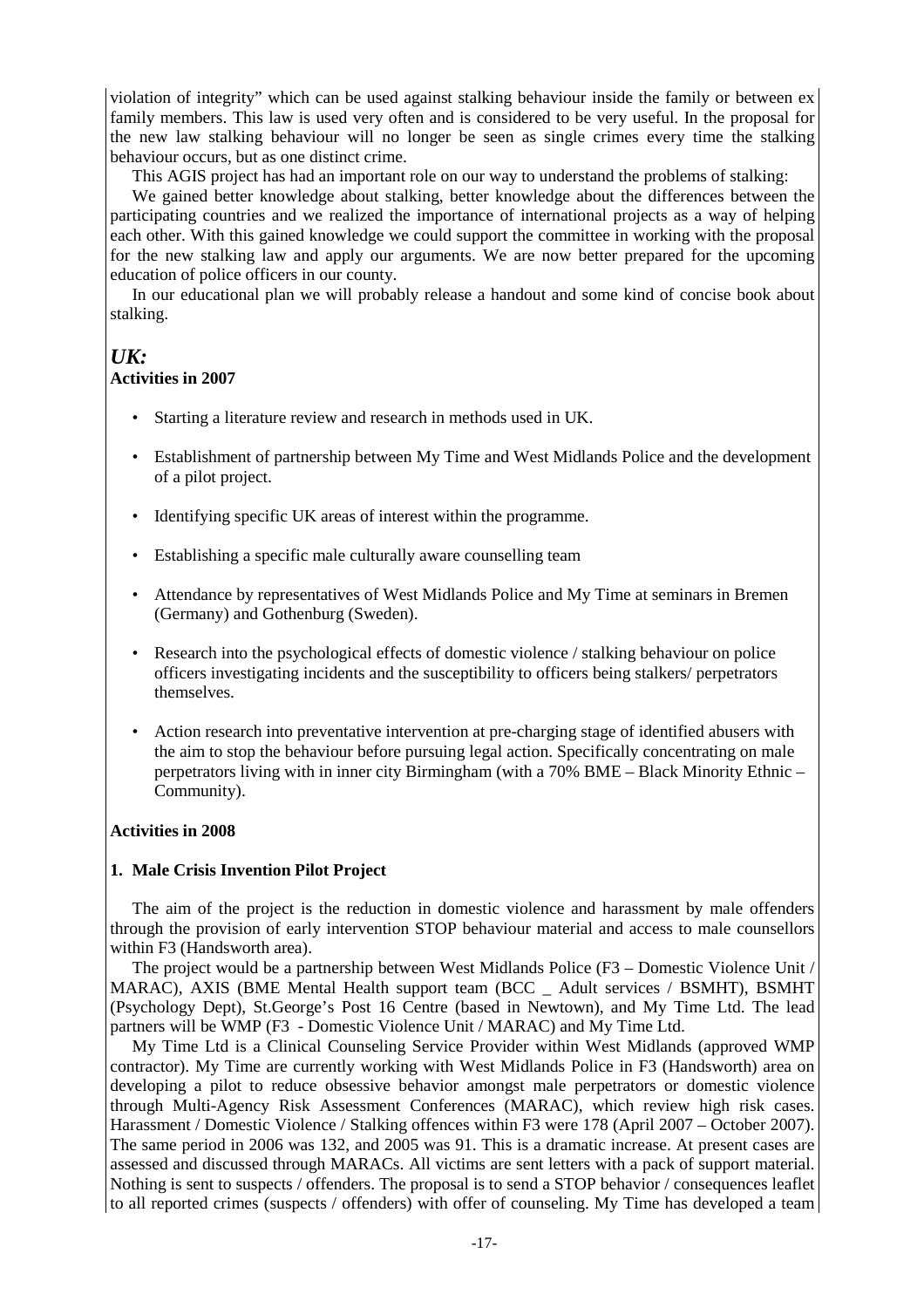of experienced male counselors who will operate from either AXIS (Handsworth office) or St. George's Centre in Newtown. This will be a pilot between January – March 2008. This action research will be combined with the wider European research and be part of the third International Synposium on Stalking and Domestic Violence to be held in Birmingham in October 2008. There is no such service within Birmingham and this project would be innovative and could be the pilot to establish a Birmingham Mens Crisis Centre. The key parts of the project are as follows:

- A leaflet to be designed that encourages STOP behaviour and provides details of counselling service
- Male counsellors to provide free intervention counselling to identified perpetrators referred through M.A.R.A.C
- The pilot to be carried out between January and April 2008.

#### **2. Birmingham Symposium on Stalking**

The organisation and hosting of the October final project event in Birmingham.

#### **Case Study 1**

#### **Family A**

Domestic violence case reported to police and subsequently Family and Children Services. The police had been called to a domestic abuse that involved the male partner smashing a door and threatening his wife. The man had been convicted of a violent assault on a man that had threatened his wife and spent 4 months in prison. There were two children and the safety of the children was raised.

The wife did not want to prosecute and requested that the husband be offered help. The Social Services suggested that it was in the interest of the family that the husband moves out until he was able to get help. The husband cooperated.

#### **Therapy**

- Both adults receiving counselling
- One child receiving counselling
- Family Counselling/Therapy

#### **Results**

- Total Reduction in violent behaviour
- Increased positive activity and reported increase in verbal non-aggressive communication
- Increased development of children showing more confidence and better attachment.
- Confidence in victim and perpetrator and evidence of a more balanced relationship

#### **Methodology**

- CORE (UK Clinical Outcomes Routine Evaluation) scored at assessment and final session
- Case Study and self-reporting (qualitative)

14. What were the main **problems/difficulties** encountered during the implementation of the project activities? How were these solved?

### *Germany:*

In the beginning there were some problems concerning the protection of data in the so called selfreported cases, e.g. in terms of police date being transferred: This problem has been reacted to in form of a cooperation of the Senate resorts of Justice and Interior together with the AGIS-cooperation partners in Bremen. In the course of this cooperation a corporate standard procedure (guideline) for working with stalking-cases has been developed. This guideline is supposed to make the cooperation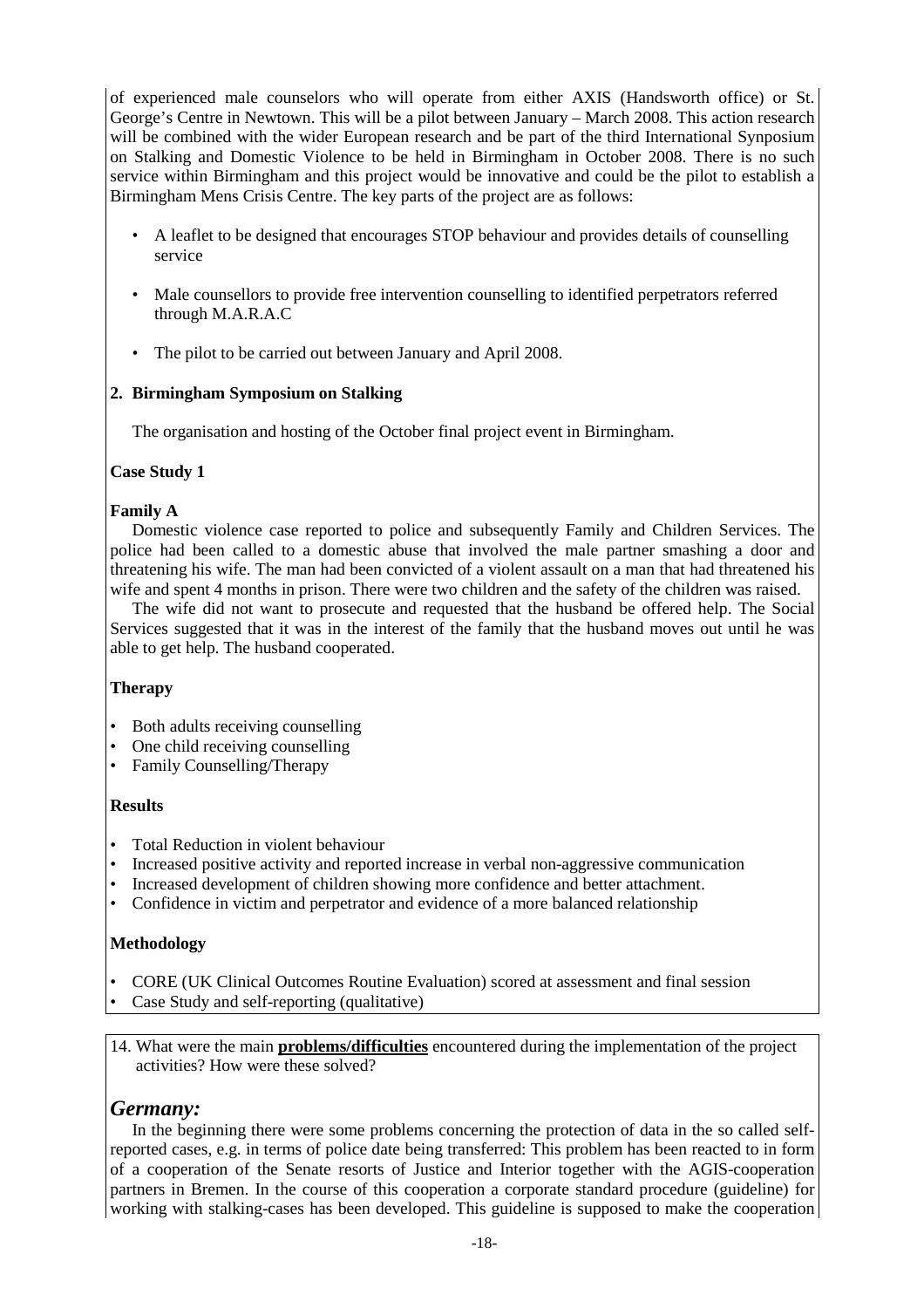between law enforcement authorities, police and the independent institution easier.

A list of questions has been developed in order to improve the investigation work and help the officers in comprehending the facts when taking-up stalking-cases. In the past there had been some problems with the file-work, because the officers had not been familiar enough with the new stalking law of the criminal code (§ 238 StGB).

In the beginning of the project it had turned out that many police officers had not been familiar enough with the work of the Stalking-KIT, so that they didn't suggest transferring cases to the KIT, which would have made a prompt activation of the KIT possible. In order to solve this problem different informative meetings and trainings have been arranged for police officers and executives. During these trainings the officers have been familiarized with the work and methods of the Stalking-KIT and have been introduced to the contact-persons of the KIT and the Public Prosecution.

#### *Italy:*

One problem has been to find a general modality of speaking about "stalking". Many, public as well as private workers, had difficulties understanding the meaning of "stalking" or had no matching definition of "stalking".

The Municipality of Leverano solved this problem by writing an information schedule about the project. Furthermore we noted a basic description of typical stalking behaviours and the stalkingvictims.

After this phase of information, all target groups have been interested in the project and asked for some training programmes especially for teachers as well as health and security workers. This could help to recognize stalking-cases and intervene as fast as possible.

#### *Poland:*

In Poland the phenomenon of Stalking still is largely unknown. There are few experts, few researches, and few intervention programmes for victims and offenders of stalking crimes. Even among judges, public prosecutors and police officers the topic is rarely discussed and there is no distinct law against stalking. Most stalking cases are handled as "abuse" or "harassment", which leads to settlement of actions in many cases due to lack of evidence.

Right now, the few people in Poland who are concerned about the topic try to gain and spread information through the media, through conferences and through international cooperation like the AGIS-project. A representative of the Polish Ministry of Justice has taken part in the conference in Leverano and has written a report on judicial handling of the stalking-question in Germany, Sweden, UK and Italy. This report contained also an analysis of the Polish proceedings and the recommendation to start the legislative work which will add stalking as a crime to the criminal code. This report is now being analysed by departments of the ministry until a decision can be made.

Meanwhile the situation for people in Poland affected by stalking crimes is devastating: Whenever articles are published or interviews are being broadcasted, there are reactions of stalking victims who don't know who to approach with their problem. There are no adequate helpdesks for these people and their situation is quite unbearable. Also there are no intervention-programmes dealing with the particular dynamic of stalking-cases and no trainings or informative meetings for employees of the social services, police, public prosecution and courts.

Spreading information, lobbying in the Ministry, developing intervention-programmes in other cities, doing research, training police officers – there are many tasks to be done and only few experts to work on it. The partners of the AGIS-project try to support each other in coping with these tasks, but more actions need to be taken by experts and officials in the particular countries themselves. In the course of the AGIS-project, several articles and interviews have been published in the Polish media, in order to increase awareness and initiate these further actions. These articles can be found among the attachments.

#### *Sweden:*

.

We have had problems with:

Getting other authorities and NGO's to sit down and discuss common strategies to work with stalking cases. The main problems were lack of time and the fact that there is no law against stalking in Sweden so far.

We are planning to carry out an educational-plan for the police-officers in Police County of Västra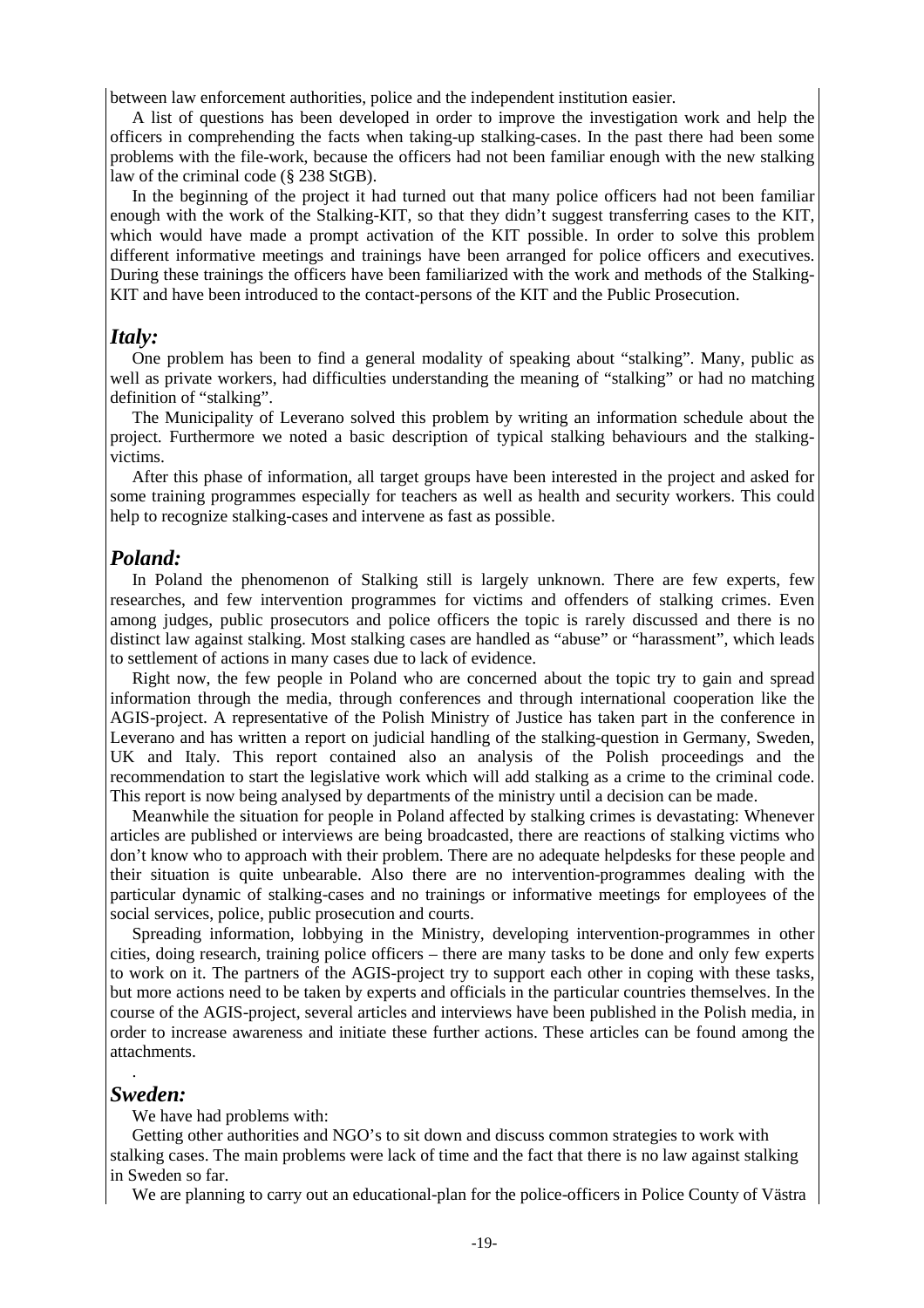Götaland. Of course there are parts of this education that can be useful to other authorities and NGO's.

With the new law against STALKING it is probably easier to obtain cooperation with other authorities.

# *UK:*

 • Only 50% of cases are prosecuted and approximately 30% of these cases are successful. There are no intervention schemes for perpetrators until they are convicted and it is dependent on the court to impose IDAP (integrated domestic abusers programmes – including counselling) as part of sentence.

- There is no intervention service for those not prosecuted or if prosecution fails.
- Inner City Birmingham has a population made up of 70% BME (Black Minority Ethnic) and many cases do not go forward due to family pressure.
- Family Domestic Violence (more than one perpetrator). This is common in BME community and includes honour abuse / killings.

The main problem was the different legal system within UK compared to other European partners and lack of cooperation between different agencies due to changing Government policy which could not be solved. The non response of perpetrators who were given a leaflet offering support indicated the difficulties within the UK system but the response through Doctors (limited sample) showed perpetrators and their families did want early intervention support. Diagnosis showed a mental health was a component in behaviour. Cultural differences were also a factor.

15. How was the **visibility** of the European Union's financial support ensured in the project?

# *Germany:*

The AGIS-Logo and written indication of the financial support of the EU has been used on all materials and forms (leaflets, handouts, PowerPoint-Presentations for reports, letters, Declaration of Protection, correspondence with law enforcement authorities).

On the occasion of the nomination of the project for the European Crime Prevention Award/ ECPA in December 2007 in Lisbon the financial support of the EU was specifically expressed and the Logo was used on all slides.

Press conferences emphasizing the financial support of the EU have taken place at the beginning of the project in January 2007 and in the course of the AGIS-workshop in Bremen in June 2007.

# *Italy:*

During the implementation of the project and all the documentation realized by the Municipality of Leverano (invitation, hand outs, web page, playbill, news etc.), we have used the AGIS-LOGO with the indication of co-financing of the European Commission Justice and Security of the AGIS programme 2006.

*Poland:* The financial support of the European Union has been pointed out in articles and interviews in the media.

# *Sweden:*

In all aspects we have pointed out that this is an EU project, sponsored by the commission. In all documents that we will produce for our final report the EU and AGIS logo will appear. In the invitation to our conference in Gothenburg it was pointed out that this was an EU project sponsored by the EU-commission.

# *UK:*

Logos have been on the leaflet and other promotional material of the conference. EU logos have been on and within My Time Premises.

16. Will the project **continue** after financial support from the European Commission has ended? If yes, how?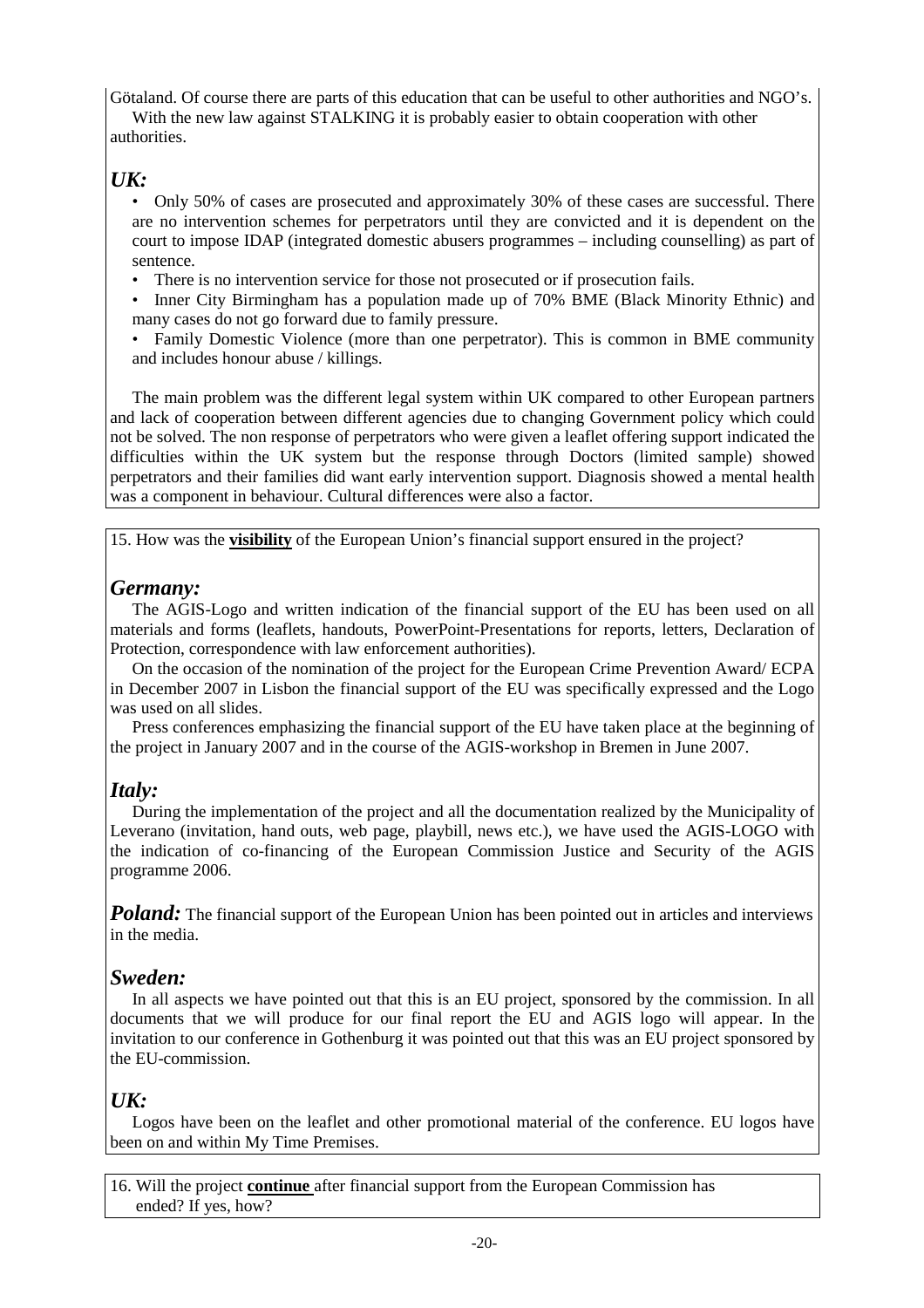# *Germany:*

The Stalking-KIT has meant a considerable relief for the law enforcement authorities and has put an end to the stalking in most cases. Due to its great success, which has been acknowledged especially by the public prosecution, the Stalking-KIT will be implemented in Bremen by virtue of resolution of the Bürgerschaft Bremen (city parliament) and will be transferred into long-term financing from January 2009 on.

# *Italy:*

The Municipality of Leverano has worked to enlarge the local network to continue this project. In cooperation with the Psychological and Criminal Italian Association and the National Observatory on stalking we have worked for the last call of proposals for DAPHNE III. It is our aim to continue with the indexation of supposed insistent molestors in order to be able to recognize a case of stalking and to train the security and health staffs as well as teachers. The title of the new project is "Prevention is life". Right now we are evaluating this project.

# *Poland:*

### **Patronat:**

Yes. There will be more publications in press and internet initiated.

### *Sweden:*

As we have mentioned above, we are expecting a new law about stalking  $(1<sup>st</sup> January 2010)$ . We are only at the beginning of the work. This project has been a successful way to build up knowledge about how victims and offenders should be treated.

We are especially interested in the Stalking-KIT from Germany (Bremen), even though our legal system does not make it possible to work in the same way. Some parts of that work are already being used in the Police County of Stockholm – Precinct Södertörn.

#### **Proposed training programme for new legislation on stalking**

#### **Background**

One of the purposes of participating in the EU project "Stalking and Domestic Violence" was to create a basis for a training programme for personnel in the Greater Göteborg Police Area. This programme will prepare police personnel for the new legislation covering stalking behaviour.

The legislative committee has set 1 January 2010 as the date when this new legislation will come into force. Our proposal for a training programme is based on the knowledge we have acquired through our participation in the EU project. The proposal is further aimed at meeting the increased demands which are likely to be made on the police for dealing with crimes related to the new legislation.

#### **New legislation – increased demands**

It is reasonable to assume that the new legislation will lead to increased demands on the ability of the police to solve crimes covered by the legislation on stalking. The proposed training programme is intended to meet these demands, among which we believe risk assessments of victims' situations will be particularly important.

#### **The training programme – three different specialisations**

The proposal involves three different specialisations: one for leaders of preliminary inquiries; one for investigators; and one summary for other police personnel who may come into contact with victims and perpetrators of stalking crimes.

In the programme outline below, we refer to risk assessment according to SARA-SAM. We have learned that Professor Henrik Belfrage is working on a risk assessment template suited to risk assessments of violence in relationships and stalking. We do not know when this template will be ready for use.

#### **1. Police personnel who may come into contact with stalking victims and perpetrators**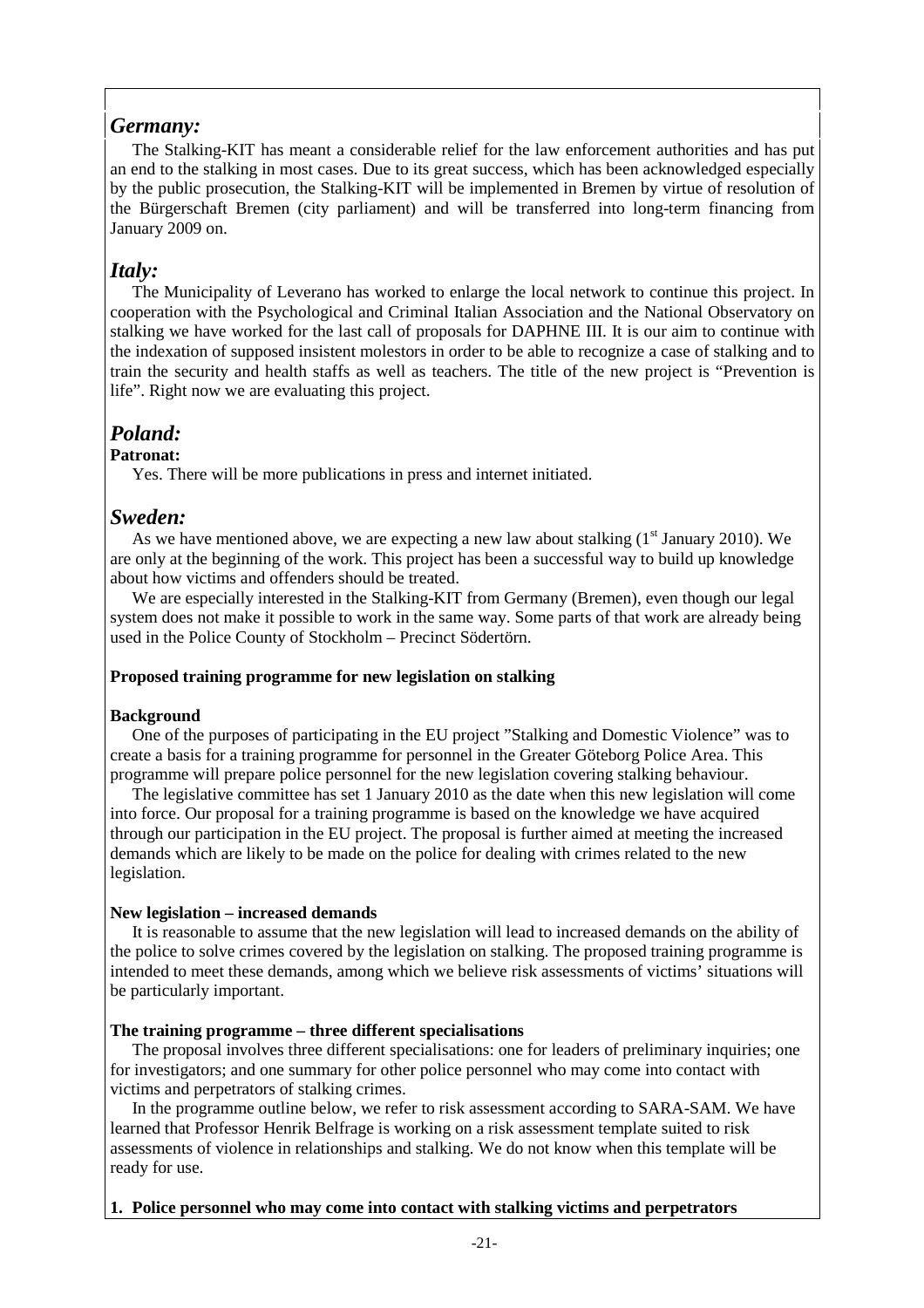#### 4-hour information package

#### **Contents:**

- Overall information about stalking
- Scope and consequences
- Legislation
- Information and risk assessment according to SARA-SAM

#### **2. Investigators**

2 days of training

#### **Contents:**

- In-depth information about stalking
- Scope and consequences
- Legislation
- Training in risk assessment according to SARA-SAM

Great weight should be attached to information about the victim's reactions and often completely changed life situation. The victim will often have been subjected to stalking over a long period of time and has often changed her/ his habits and routines. It is also necessary for the investigator to acquire considerable knowledge about different offenders and their different behaviours. We would stress the importance of the knowledge that offenders often suffer from some kind of mental disorder. It should be discussed whether risk assessments according to SAM should be the responsibility of the investigator or the leader of the preliminary inquiry at the investigative stage. If the risk assessment at this stage is to be the responsibility of the investigator, then investigators should also be trained in SAM.

### **3. Leaders of preliminary inquiries**

3 days of training

#### **Contents:**

- In-depth information about stalking
- Scope and consequences
- Legislation
- Risk assessment
- Training in risk assessment according to SARA-SAM

This training should also attach considerable importance to the crime victim's vulnerability and reactions. Anyone making risk assessments must have a good knowledge of offenders' different behaviours and about the fact that they often have some kind of mental disorder. Risk assessment training takes two days. The only trainer in risk assessment according to SARA-SAM that we are aware of is Henrik Belfrage, a professor of forensic psychiatry.

### *UK:*

The adaptation of the UK model F.A.C.T. (See Attachments) has been submitted for funding and the Stalking-KIT would be developed within this framework.

17. What are the concrete **working instruments/results** that came out of the project (for example: CD-ROM, video, manual, web site …)?

### *Germany:*

In the course of the project a website has been set up (www.stalking-kit.de). For the duration of the AGIS-project, 6603 clicks have been listed for this website.

Stalking-KIT leaflets (general information, as well as special leaflets for victims and offenders) and a manual for police officers have been set up and published. The manual has been developed in order to improve the investigation work and help the officers in comprehending the facts when taking up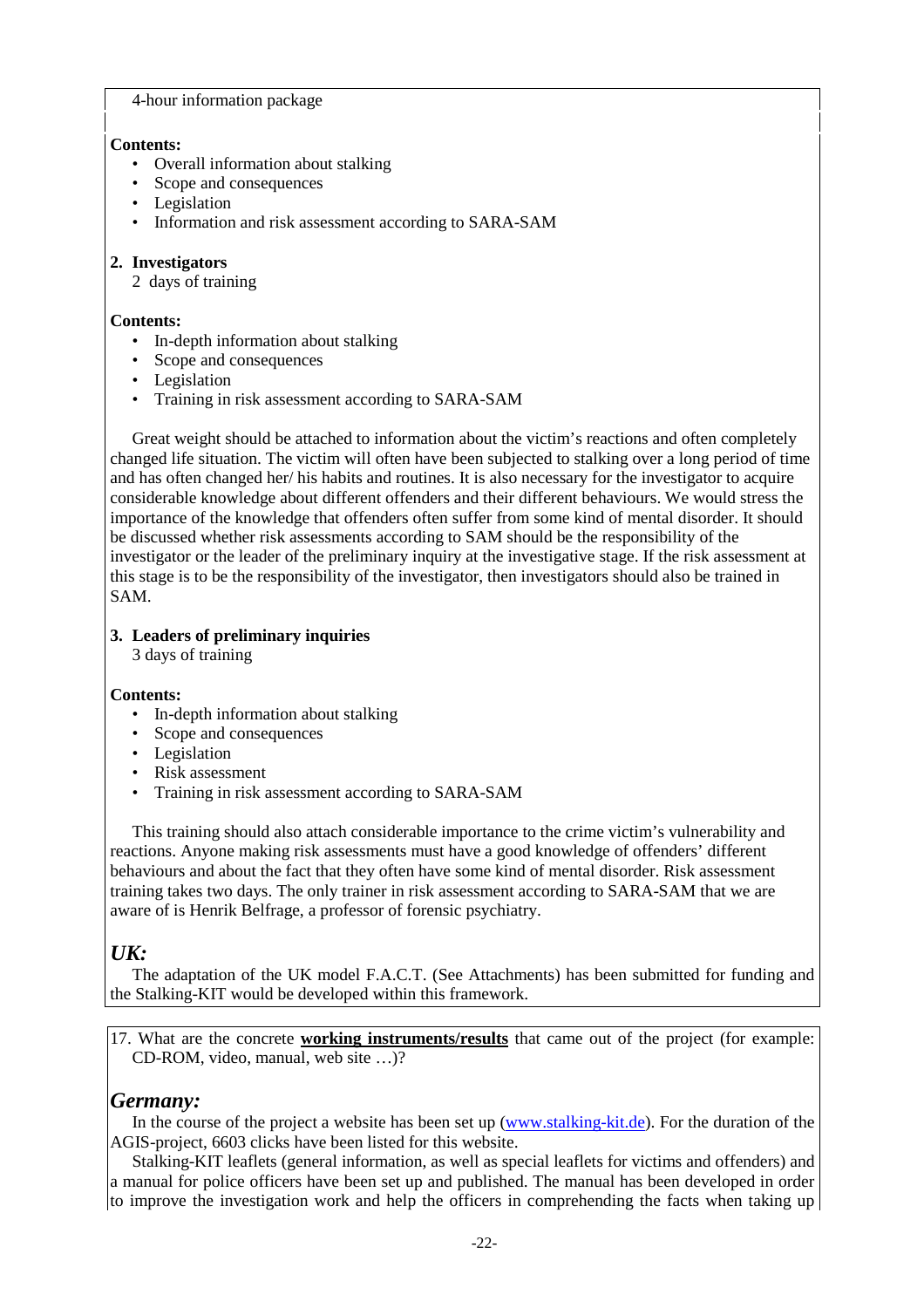#### stalking-cases.

# *Italy:*

When the activity project will be finished, the Municipality of Leverano will publish the final report and other information on the web page of the municipality. All interested citizens can have a look at this information. There will also be a link on the homepage of the Stalking-Project.

# *Poland:*

### **Ministry of Justice:**

In Poland a leaflet with the lectures about the stalking phenomenon and a report about the criminal proceeding of stalking in the other partner countries has been published. There will be trainings for judges and public prosecutors in order to inform them about stalking.

### **Patronat:**

Articles have been published in the press and internet.

# *Sweden:*

In Sweden a whole training curriculum for the education of police officers has been developed. In this educational plan a handout and some kind of concise book about stalking will probably be released.

For an outline of the educational plan, see question no. 16.

# *UK:*

Victims have handouts but there are no handouts for perpetrators. The project is developing a handout.

18. How do you intend to **disseminate** the results of this project within existing and/or new networks? What is the project's potential transferability to other sectors and users? What **intellectual property** arrangements have you agreed within the partnership? Do you intend to commercialise all or part of the results? If so, please give details.

### *Germany:*

#### **Dissemination:**

The contents, goals, and results of the project have been and are being disseminated through 3 project workshops and 1 final conference, in several speeches, trainings, informative meetings and workshops, as well as via internet (see: www.stalking-kit.de), via articles in English, German and Polish (published in Germany, Austria and Poland), through the press and local media of the partner cities.

For a detailed listing of all workshops, trainings, speeches, informative meetings, leaflets, articles and publications, see the attachments and question #10.

### **Intellectual property:**

Affects only a few articles and leaflets which are not particularly worth protecting.

*Italy:* ---

# *Poland:*

### **Patronat:**

Within the international network that has been created during this project, we will inform each other about new initiatives and exchange our experiences. The project has an important value for the whole society, particularly for the police, prosecutors and policy, which are the most important forces dealing with victims and offenders of stalking cases. Thanks to the project, a cooperation with the national two-monthly "The Blue Line" has been established – Polish specialists will be informed about new ideas concerning stalking in foreign countries.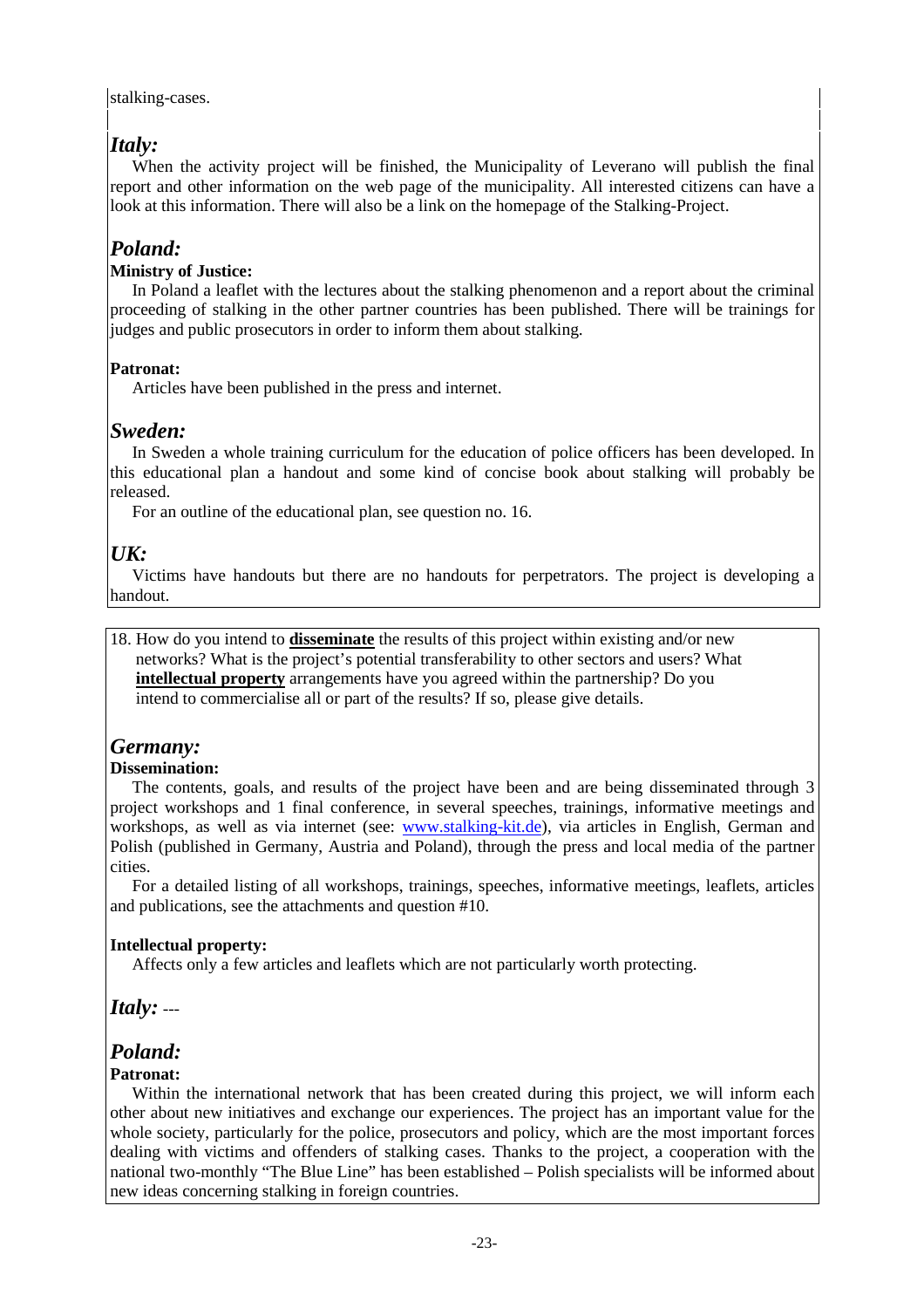### *Sweden:*

The police Departement of Västra Götaland contains about 2 700 officers. Our precinct, which took part in the project, has about 1 050 officers. It is our intention to carry out the educational plan among all officers in Västra Götaland Police County.

It is also important to disseminate the knowledge to all supporting organisations.

At the moment we do not have the intention to commercialise our results.

### *UK:*

There is a UK national forum on Perpetrator programmes called Respect (www.respect.uk.net) and a specialist centre in London.

The pilot enabled the development of a family model of therapy for families with multiple issues and a proposal for funding has been submitted to the UK National Lottery. The Stalking-KIT concept developed in Germany could be implemented within this context. This family model would enable the stigmatised labels to be avoided and families seen in crisis would be provided the necessary support to avoid violent and negative behaviour.

The overall project information has been disseminated at a national/regional event in UK in October 2008.

#### **B) COMMENTS**

1. Do the end results (outlined under point A.13 above) appear to correspond with the initial objectives? Please explain.

#### *Germany:*

Yes. See detailed explanation above.

#### *Italy:*

In Italy the results of the project have been spread widely and private institutions are beginning to ask us for further information and documents of this project in order to train their people on this topic. Unfortunately in Italy few people are informed about Stalking, the national law is not approved and there are only few prevention and counselling centres. That is why it is very important to continue developing and spreading further information about stalking, so that the public and the security authorities become more aware of the stalking issue.

Also a network needs to be built up. There is an urgent need of a system to support the victims and the right work with the stalkers. Out of this project is born the new Daphne III proposal with which we hope to continue this work.

#### *Poland:* ---

#### *Sweden:*

Yes! It has been our distinct wish to try to get as much information about stalking as possible. We have heard several speakers talking about the problem from different points of view and we have read lots of documents concerning the topic. We feel well prepared for the future. We are not ready to make an evaluation yet. It will be possible to evaluate the education-plan once it has been carried out.

It will also be possible to evaluate changes of the organisation which have been carried out in order to improve the work with victims and offenders.

It will also be possible to evaluate the cooperation between support-organisations and other authorities who are involved in the work with victims and offenders.

#### *UK:*

Yes, the project has engaged with participants and we have explored the concept and have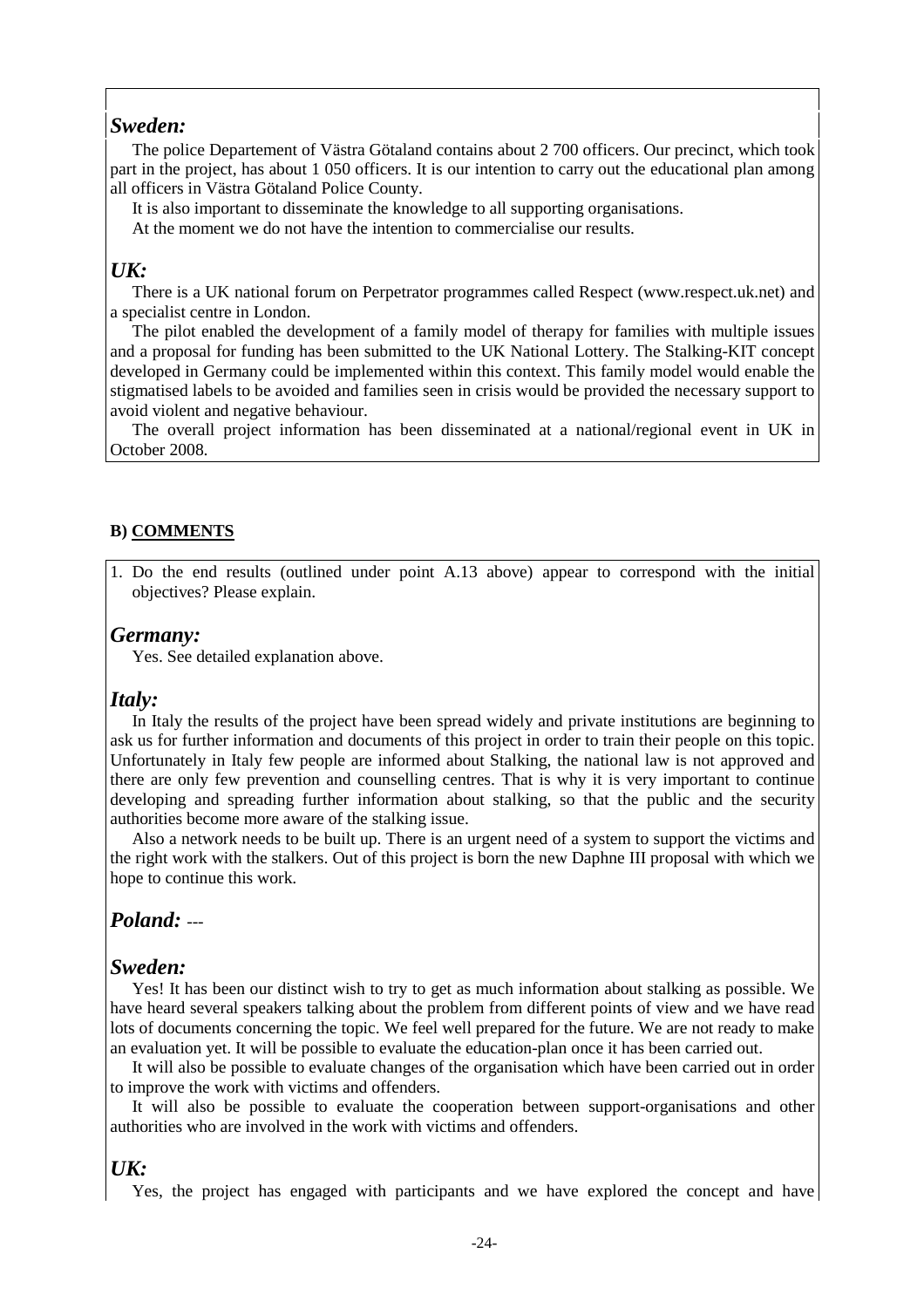2. In light of the experience gained, please describe what you view **positively** in the preparation and implementation of the project, e.g. analysis of the problems to solve, organisation, methodology and administrative, technical and financial management.

# *Germany:* ---

# *Italy:*

For the Municipality of Leverano this has been an important project, because it has enabled us to develop awareness of the stalking thematic, which was widely unknown to many people.

The technical and financial management has been excellent, as well as the methodology set from the leader partner.

# *Poland:* ---

### *Sweden:*

For the moment we see these following issues that we have to work on in order to improve our work with victims and offenders of stalking crimes:

- $\Box$  risk assessments got to be used much more often and in a structured way
- ways of faster and more adequate protection for victims must be developed
- $\Box$  education to all officers
- $\Box$  more and better cooperation between support-organisations and other authorities
- $\Box$  relieves in the laws of secrecy
- $\Box$  a distinct law against stalking

# *UK:*

The UK team has found it very positive overall because we have addressed a topic which has been neglected and there has been reluctance to address the issues surrounding it. It has been a positive experience to see the positive results from the perpetrators that have participated in the My Time project. It is also good to see that other agencies are very interested in the possible development of a perpetrator programme in Birmingham.

3. In light of the experience gained, please describe what you view negatively in the preparation and implementation of the project (as under point 2).

# *Germany:* ---

### *Italy:*

For the Municipality of Leverano there are no negative aspects in the preparation and implementation of the project.

# *Poland:*

### **Patronat:**

There have been some difficulties with bureaucratic demands regarding the accounting and refunding of travel costs.

# *Sweden:*

We understand that it is important to have strict orders concerning how the partners involved get money from EU, but sometimes it seems like the bureaucracy is too heavy. When we met during the seminars this issue took time from the actual topic we were there for.

It is also clear that we could get better results if all partners and speakers in the project spoke English. Translation and misunderstandings undermine the topic.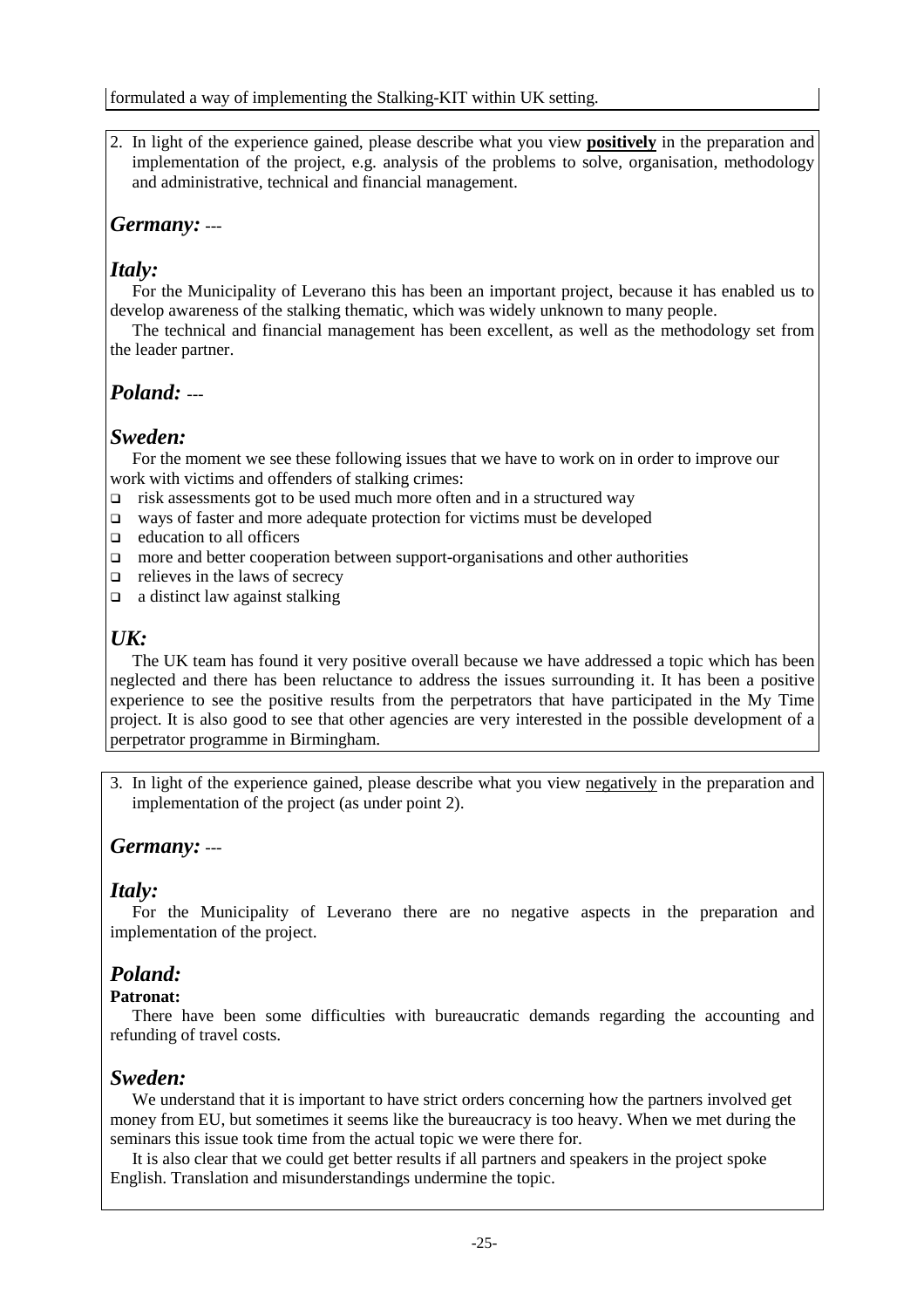### *UK:*

We were particularly disappointed with the limited number of responses from the distribution of the leaflets.

4. Please describe below any other information, which would help the European Commission in making a balanced evaluation of the project, and/or improving the functioning and management of the Programme.

### *Germany:* ---

### *Italy:*

The territorial survey and evaluation developed the need to put further attention on this thematic, particularly in a territory like Leverano (south Italy), because European projects like these are generally developed in bigger cities. Unfortunately in small countries criminal offences often stay undiscovered because many female victims do not denounce these offences to the police. There are different reasons for this:

Many stalking victims do not recognize the victimization and do not see themselves as a victim. Throughout the long time of harassment, they become used to the different stalking-behaviours. To them the stalking situation seems to be normality.

During the development phase of the project many women, once they came to know about the terminology of stalking, began to speak of their situation without knowing that the stalking behaviour they were exposed to is known to cause psycho-physic damage and is defined as a crime.

For the south of Italy this project has been very important. We have now begun working on the issue of stalking and we need to develop and spread that work throughout Italy.

## *Poland:* ---

### *Sweden:*

An evaluation of our participation is not possible at the moment. When we have carried out our educational-plan at the end of 2009, it will be possible to make an evaluation.

### $I/K$ :

Domestic Violence, sexual assault and stalking: Findings from British Crime Survey – Home Office Research Study 276 – Sylvia Walby and Johnthan Allen – Home Office Research March 2004.

5. Name, telephone, fax, and if possible also email of the person to be contacted in case the Commission receives requests for further information from third parties interested in your project:

### *Germany:*  **Täter-Opfer-Ausgleich e.V.**

Diplompsychologe Frank Winter, winter@toa-bremen.de , Fon ++49-421-79282890 Fax ++49-421-36159943

*Italy:*  **Comune di Leverano** 

The Mayor Mr. Cosimo Durante, Anna Lisa Trono (Psicologa – Consulente esterna) Luigi Trevisi (General Director),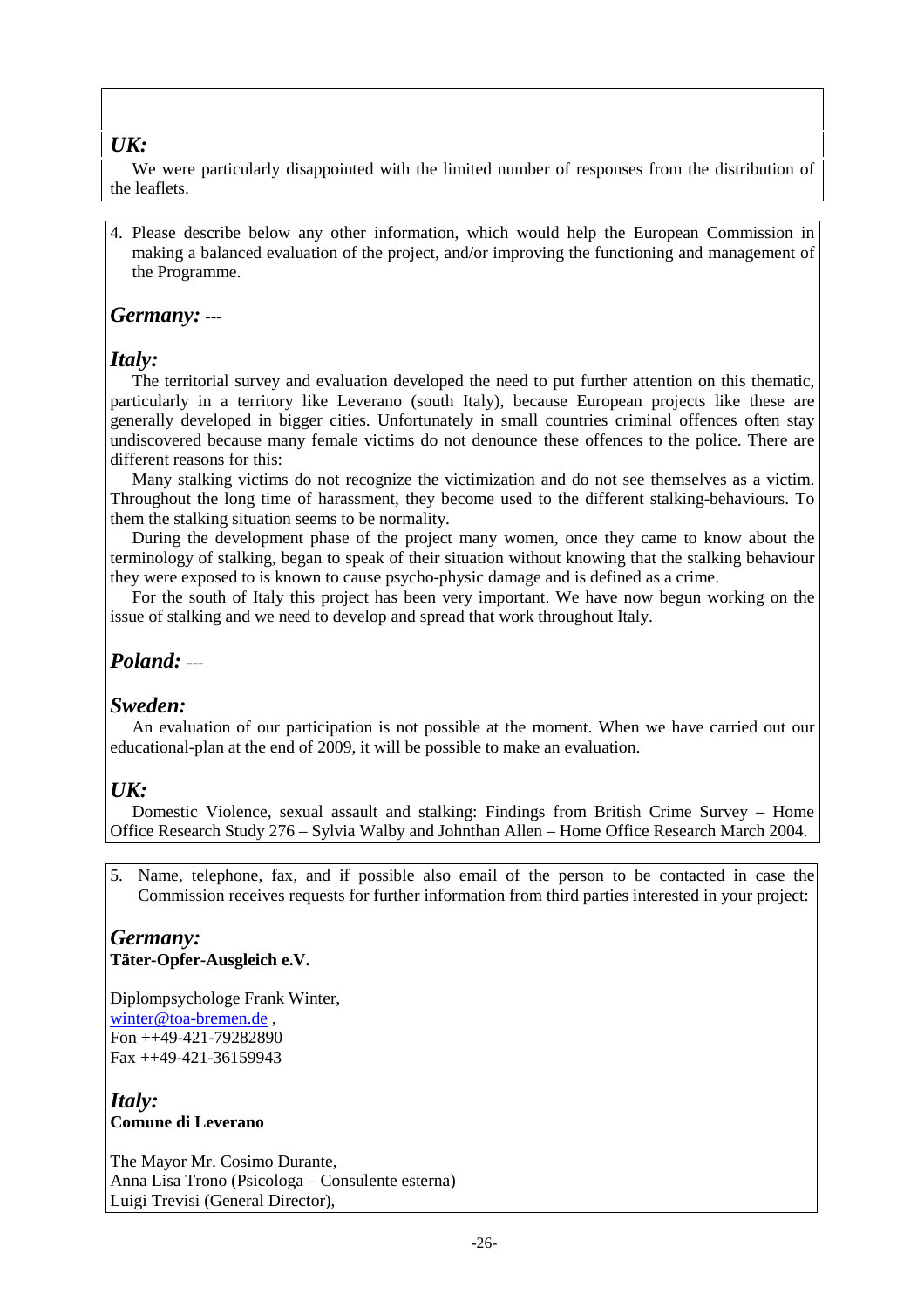sindaco@comune.leverano.le.it; annalisatrono@gmail.com; segretario@comune.leverano.le.it Fon ++39-0832-923428 Fax ++39-0832-923419

# *Poland:*

**Patronat** 

Anna Napadlo ul. Sikorskiego 26 PL-65-454 Zielona Góra (Grünberg) Poland anaeczka.n@poczta.fm www.mediacja.com/content/view/95/189/ Fon ++48-683257850

# *Sweden:*

**Police in West Sweden** 

Jan Schütt Chief inspector PO 1 City Box 429 401 29 Göteborg Sweden jan.schutt@polisen.se Fon ++46-70209-7539

# *UK:* **My Time Ltd**

Amra Mekic 171 Herbert Road, Small Heath Birmingham, B 10 0PR UK amra@mytime.org.uk www.mytime.org.uk Fon ++44-121-7666699, Fax ++44-121-7664929

6. The information you provided us with under the points A2, A3, A4, A5, A6, A8, A9, A10, A12, A13, A16, A17 and A18, and all the other relevant documents you sent with this report, may be used by the Commission within the framework of its Information and Dissemination Strategy. Do you agree with this or would you like to comment on this?

*Germany:* ---

*Italy:*  Yes.

*Poland:* ---

*Sweden:*  Yes.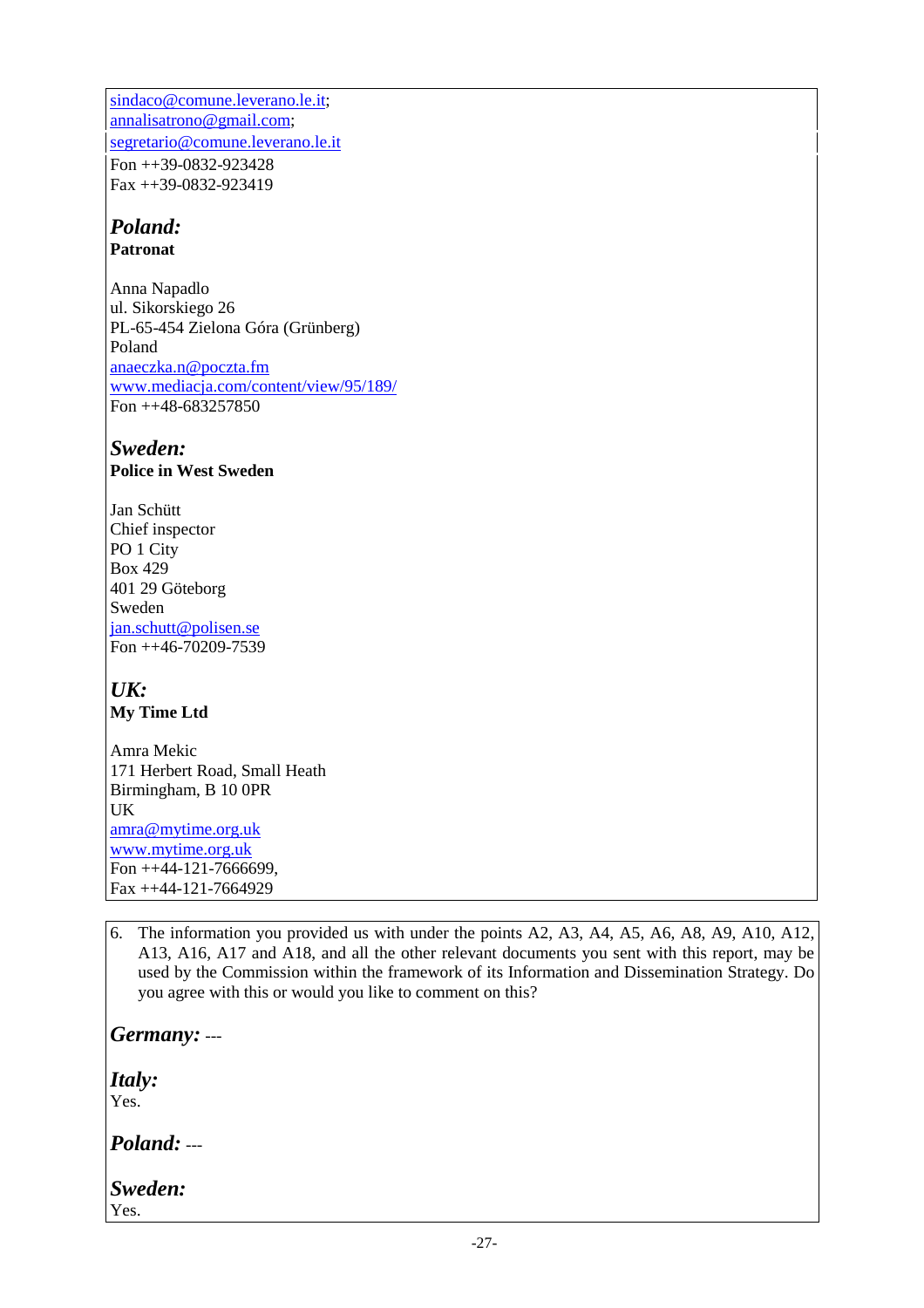Date: …………03.03.2009………………………………………Bremen……

Name of the person responsible for the project: ……Dipl.-Psych. Frank Winter……………………

Signature: ……………………………………………………………………………………

Name of the legal representative of the contractor: …Prof. Dr. Arthur Hartmann……

Signature: ……………………………………………………………………………………

### *Attachments (electronic copy):*

- list of cooperation partners
- Stalking Situation of victim and offender intervention programmes in 5 partner countries Results and final conclusions
- fotos workshops und final conference

### *Germany*

- Concept Stalking-KIT
- Fallvignette aus Bremen (Kaspar Hauser)
- Direkte Kooperationspartner der Polizei und der Staatsanwaltschaft
- Anschreiben Verteiler Stalking Broschüre Deutschland
- Teilnahmebescheinigung Europäischer Präventionspreis / BestPracticeConference Lisboa 2007

#### **Trainings**

- Fortbildung Teil 1 Staatsanwaltschaft
- Fortbildung Teil 2 Polizei
- Fortbildung Teil 3 Staatsanwaltschaft und Polizei
- Polizeifortbildung "Stalking" Bremen

#### **Police**

- Inquiry catalogue
- Fragebogen Bremer Polizeistudie Stalking
- Abschlussbericht Polizei Bremen

#### **Media**

- Bremische Bürgerschaft Drucksache 17/409
- Bremische Bürgerschaft Drucksache 17/659
- Weser-Kurier vom 28.11.2008 Stalkingdelikte steigen explosionsartig
- Pressemitteilung Senator für Justiz und Verfassung vom 16.02.2009

#### **Leaflets**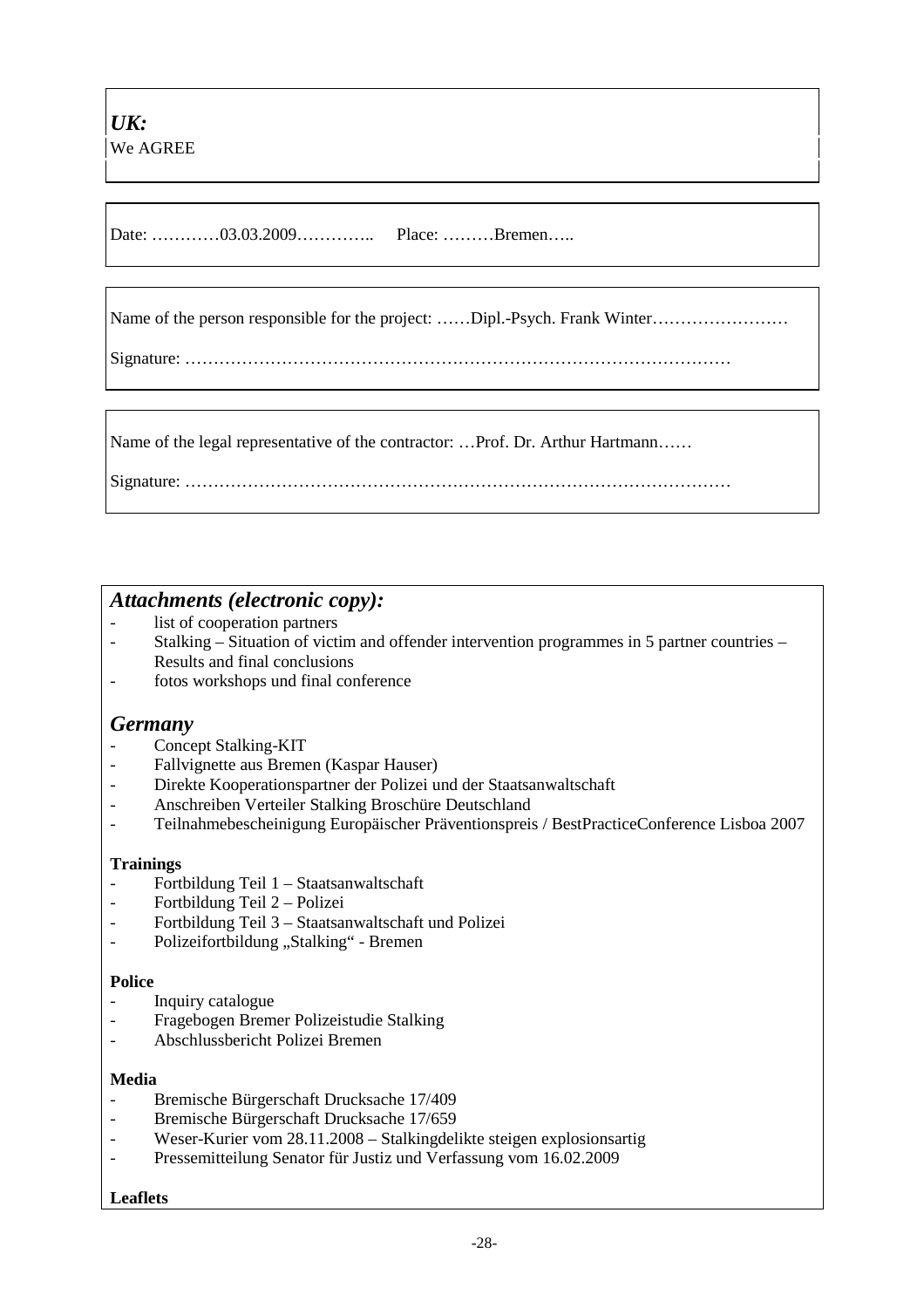- Flyer für Opfer
- Flyer für Täter
- Flyer für Strafverfolgungsbehörden
- Leaflet for victims
- Leaflet for offenders
- Leaflet for law enforcement authorities
- Freiburger Tagung Stalking und Häusliche Gewalt

#### **Forms**

- Fallanregungsformular StA -Sonderdezernat
- Fallanregungsformular StA
- Fallanregungsformular Police
- Fallanregungsformular SDdJ
- Form of Stalking files

### *Italy*

- Report on victim and offender situation in Italy (Italian)
- Annalisa Trono: "Lo Stalking La situazione Italiana"

# *Poland*

#### **Presentations**

Bremen Stalking-KIT (Polish)

#### **Police**

- Questionaire Police Bremen (Polish)
- Results of Police follow-up in Poland (English)

#### **Leaflets**

- Prawne, psychologiczne I społeczne aspekty przemocy emocjonalnej (konferencja Bytów)
- Stalking- KIT leaflet for victims (Polish)

#### **Media**

- Polityka: "Męka znękanej miłości" (Martyna Bunda)
- Niebieska Linia: "O stalkingu szerzej" (Natalia Osica)
- Niebieska Linia: "Niebezpieczne zbliżenie" (Natalia Osica)
- Niebieska Linia: "Przeciw stalkerom w Niemczech" (Frank Winter)
- Dziennik: "Kocha tak, że aż strach" (Magdalena Janczewska)

### *Sweden*

- Interim Report Sweden January 2008
- Final Report from Sweden
- Rapport Stalkning i Sverige
- Case Example from Sweden
- Stalkning ett allvarligt brott
- **Slutrapport**

#### **Project Examples**

- Partille Women's Shelter
- Utväg
- **Brottsofferiouren**

#### **Leaflets**

- The Integrated Domestic Violence Programme (Malmö Stad)
- The Process of Normalising Violence (Eva Lundgren)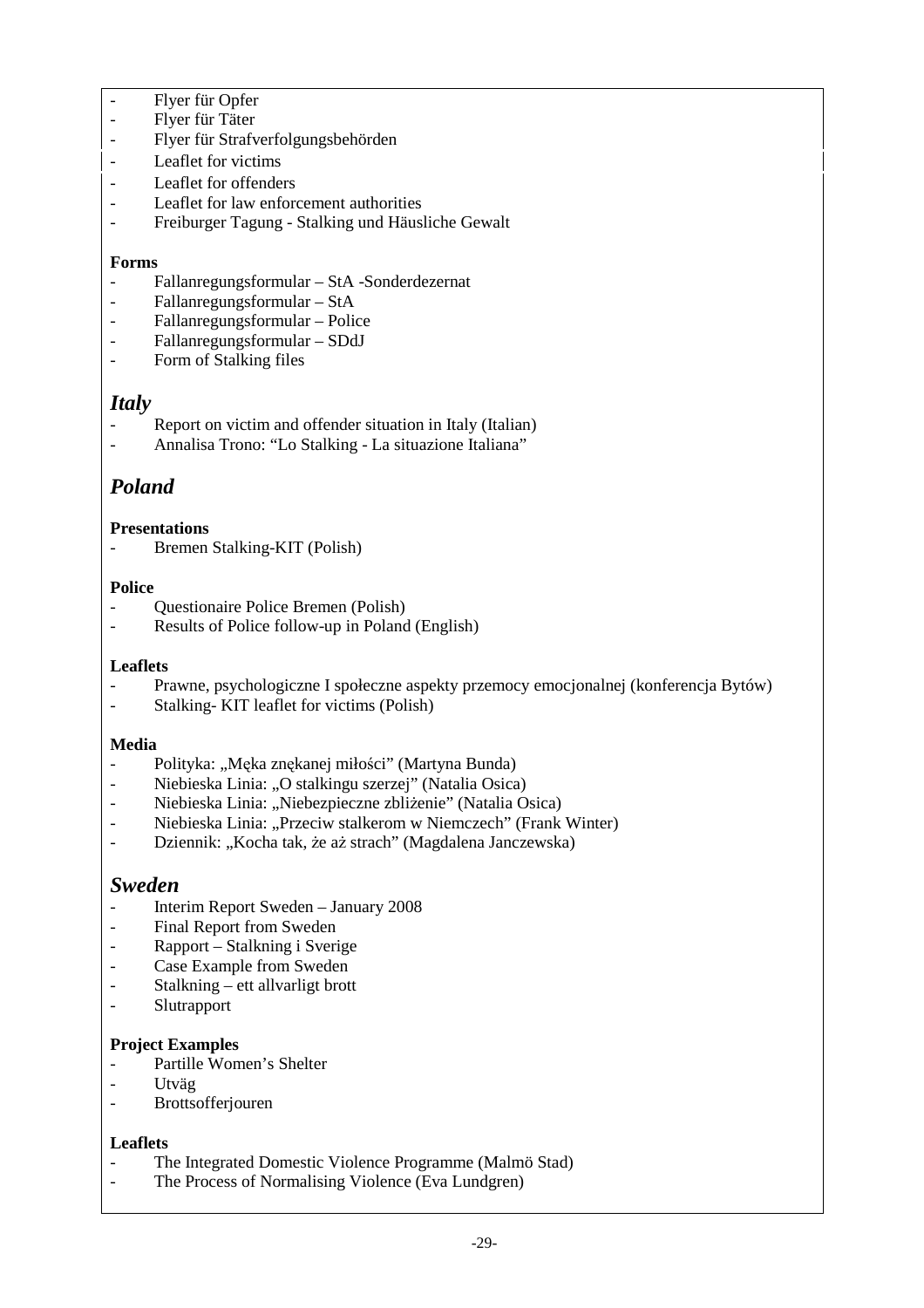### **Trainings**

Proposed training programme for new legislation on stalking

### *United Kingdom*

- Case Example from Birmingham
- Family Action for Choice Tomorrow (F.A.C.T.)
- Interim Report UK

### **Police**

- MARAC Agenda Template
- MARAC Confidentiality Statement
- MARAC Guidelines
- MARAC Minutes Template
- MARAC Policy & Procedure
- Cocoon Watch Form
- Definition of Domestic Abuse
- Domestic Abuse Risk Indicator Model
- Suggested Agencies
- Hamish Brown Stalking An Investigator's Guide

### **Leaflets**

- STOP – Counselling for Men in Crisis

# *Workshop 1 – Bremen*

- Schedule (German)
- Bericht

### **Presentations**

- Frank Winter, Lena Stadler: "Crisis-Intervention-Team Stalking and Domestic Violence – A presentation about the contents of the AGIS-project"

#### **Speeches**

- Prof. Dr. Duncker: "Stalking-Phänomene zwischen Erotomanie, Paranoia und Eifersuchtswahn" - Prof. Dr. Duncker: "Stalking phenomenon between "Erotomanie" (love delusion), paranoia and
- delirium of jealousy" (handout)
- Heidi Winterer: "Stalking im Kontext Häuslicher Gewalt Die Arbeit des Freiburger Interventionsprojektes gegen Häusliche Gewalt"
- Heidi Winterer: "Freiburg intervention project against Domestic Violence" (handout)

# *Workshop 2 – Göteborg*

- **Schedule**
- Main questions for the 2nd Workshop
- Main Questions Answers from Bremen Stalking KIT
- List of participants

#### **Speeches**

- Introduction Speech to Stalking Symposium
- Bobbie Lohse: "The Normalization Process"
- Åklagarmydigheten: "The role of the prosecutor in Sweden"
- Stalking from a women's shelter's perspective
- Birgitta Fernqvist: "Ärade deltagare"

#### **Media**

- Gothenburg Post: "Bäst att helt ignorera förföljaren"

### **Presentations**